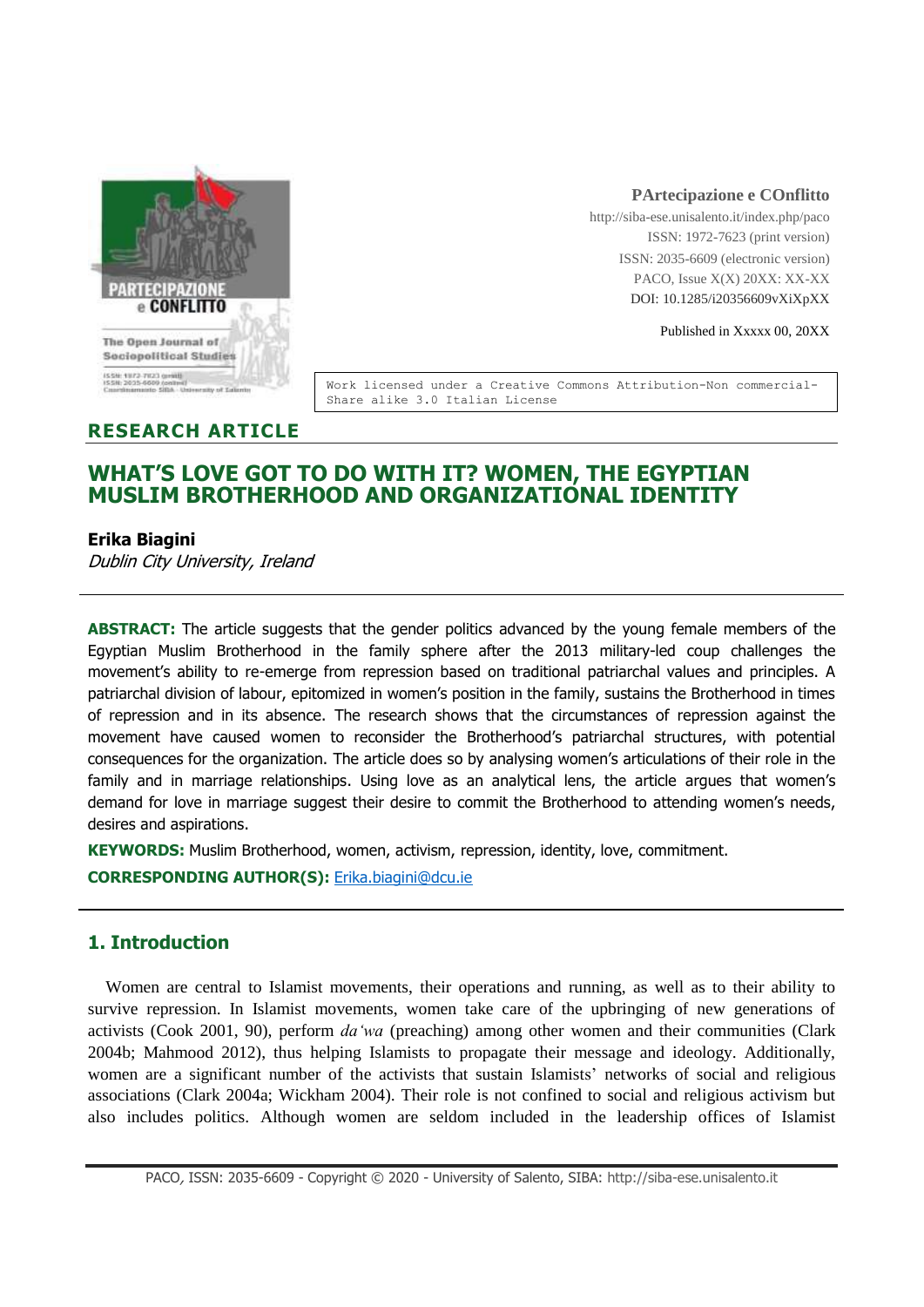organizations, they play an important role as voters and recruiters of votes for Islamists in times of elections (Blaydes and El-Tarouty 2009; Dalmasso and Cavatorta 2012; Biagini 2020a). Notably, women's activism is essential to Islamist movements' survival under repression. Karam (1998) narrates at length of how it was the women who sustained the Egyptian Muslim Brotherhood (henceforth Brotherhood) during President Gamal Abdul Nasser's crackdown against the movement in the 1950s and 1960s, by looking after the prisoners and their families. Likewise, Zollner (2007) recounts of how Zeinab al-Ghazali, a prominent Sisterhood leader, contributed to the Brotherhood's ideological renewal during repression by smuggling Sayyid Qutb's political writing outside prison until her arrest in 1965.

Brotherhood female members, grouped in the all-female wing of the Muslim Sisterhood (henceforth Sisterhood or Sisters), have been playing a similar role since former general and current President Abdel Fattah al-Sisi led a *coup* against the movement on 3 July 2013, ousting elected President Mohamed Morsi, a Brotherhood member, and instigating a new wave of repression against Islamists. Since then, the Sisterhood and their activism have been indispensable to the Brotherhood's survival. After the *coup*, the Sisters sustained Islamists' mobilization by leading and participating in protest activities, took care of the Brotherhood prisoners and their families, raised awareness about the regime-led human rights abuses against Islamists via local and international organizations, led hunger strike campaigns in support of the prisoners, set up and coordinated networks of Brotherhood lawyers to follow up the prisoners' legal cases, provided support to the victims of regime violence, raised funds for the movement and looked after the upbringing of Brotherhood children (Biagini 2017). Therefore, to this day, the Sisterhood's activism remains essential not only to the Brotherhood's ability to endure the current crackdown under al-Sisi but also to re-emerge from it in the future.

The crucial, albeit often invisible and of background, role that women play in Islamist movements reflects a patriarchal division of labour, which demands women to support the movement and its reproduction so that men can practice politics and risk repression. However, the Sisters' activism after the 2013 Brotherhood ousting indicates that women's experience of repression has caused some of them to reconsider the movement's patriarchal gender regime. This is particularly relevant among young female members who have since 2011 advocated for greater emancipation and power-sharing in the Brotherhood, and raised claims centred on bodily integrity and autonomy (Biagini and Rivetti 2020; Biagini 2020b). After 2013, in the absence of the male leadership - either arrested, killed or in exile - and the associated weakening of the Brotherhood's organization due to repression, disenchanted members, including women, took advantage of new spaces to implement initiatives aimed at advancing gender reforms and to play roles previously denied to them under the Brotherhood (Ardovini 2020; Biagini 2017, 2020b). This renewed entrepreneurial spirit, evinced in women's activism and demands for greater autonomy, challenges the Brotherhood's patriarchal regime and division of labour, creating opportunities for gender change in the movement.

Specifically, this article looks at how the circumstances of repression caused the Sisters to reconsider gender relations within the family and marriage, and interrogates the effect that this might have on the Brotherhood's organization. Relying on interviews with Sisterhood members in Egypt after 2013, the article examines women's articulations concerning their role within the family and marriage. Using love as an analytical lens, the article argues that women's demand for love within the realm of marriage suggests their desire to commit the Brotherhood to attending women's needs, desires and aspirations. Looking at how women's activism within the family affects the Brotherhood's organization makes a unique contribution to the literature. While extensive scholarship places the family at the centre of the Brotherhood's politics and patriarchal culture, no attention has been given to how changes in gender relations within the family may affect the movement as the organizational level.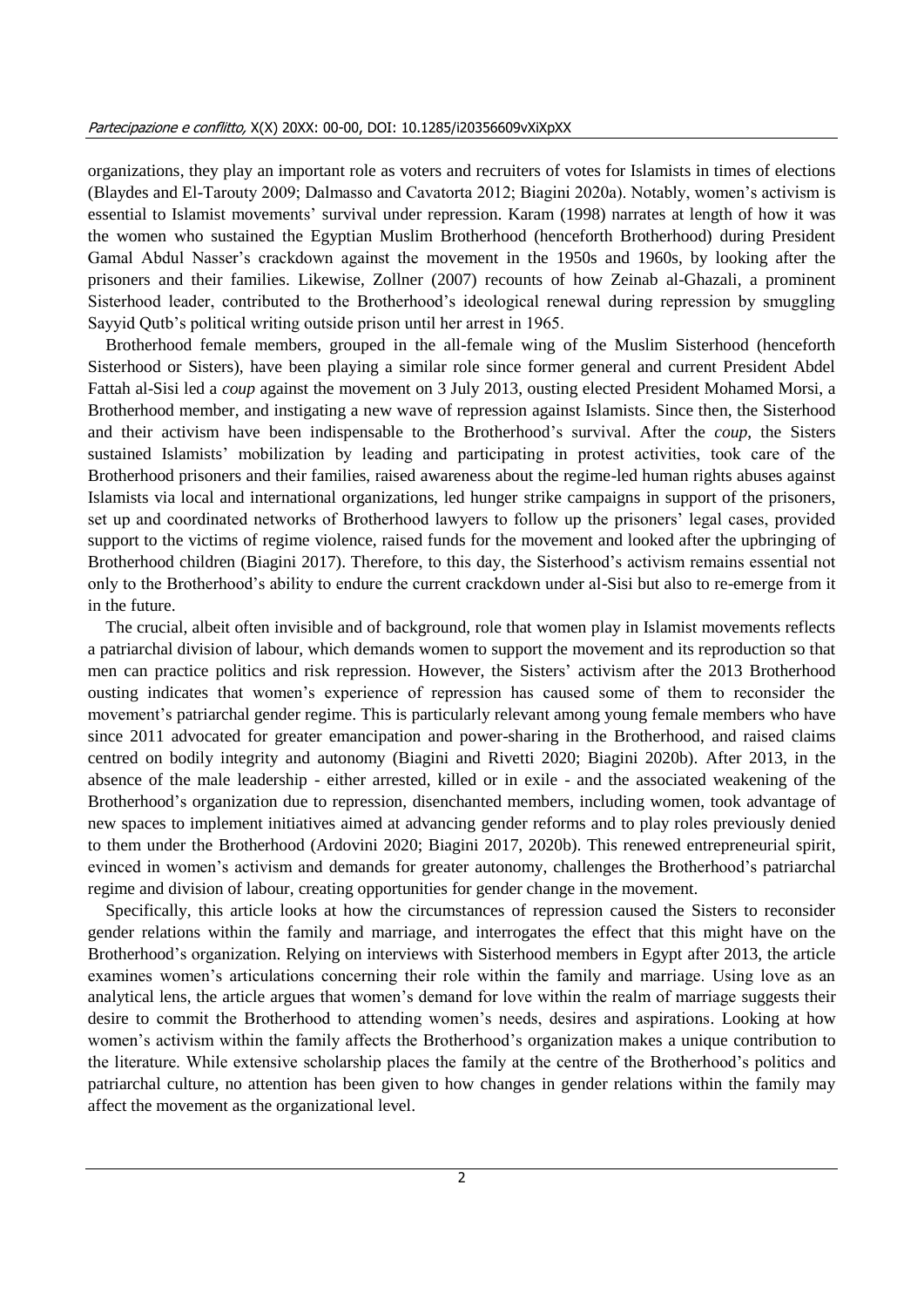### **2. Islamist Movements, Women's Reproductive Work and Love**

Women's identity as mothers is central to conceptualizations of gender in Islamist movements, causing Islamists to embrace heteropatriarchy as the dominant gender regime and ideology (Saktanber 2002; Mahmood 2012; Ozyegin 2015; McLarney 2015). Islamists subscribe to a complementarian gender worldview that attributes men and women different roles in a male-headed family (Badran 2011, 332). These roles are ascribed to men and women based on a normative model of selfless femininity and protective masculinity (Ozyegin 2015, 3), reflecting what Islamists believe to be innate characteristics of the two sexes. Within this model, women are understood primarily as mothers because of their reproductive capacities, and are believed to have innate qualities such as selflessness, nurturing and caring, which make them naturally inclined to play a caregiving role in their families and communities, and provide comfort to their husbands. As Saktanber notes, "In so far as women [are] thought of as having been created with the innate qualities of motherly mercy and affection, they [are] also expected to give rest and comfort to men, who in return [are] expected to take care of women" (cited in Ozyegin 2015, 222). By contrast, masculinity constructions demand men to play a main role as providers and protectors of women and their families.

Islamists' heteronormative femininity and masculinity constructions, free men from reproductive and caregiving responsibilities, thus allowing them to perform politics and to risk repression insofar as women are those taking care of sustaining and reproducing the movement. Starting within the family, women undertake all the necessary house chores such as cooking, cleaning, schooling the children, and so forth. Women are also the ones bearing and nurturing children, thus ensuring the reproduction of Islamist movements' new generations of activists. Hamdan (2019) makes a similar observation about the Palestinian resistance movement, asserting that women's role in the family ensures the movement's "biopolitical" resistance, guaranteeing its organic and ideological reproduction.

Islamist movements' patriarchal division of labour does not preclude women from entering the public sphere to pursue education, work or politics. However, it politicizes these women's endeavours as an expression of motherhood, subordinating their undertakings to this primary identity. Accordingly, women's education is promoted as necessary to develop better mothers so that they can raise better children in turn, while women's entrance into the public sphere of politics is pursued with a view at promoting the protection of the patriarchal family and women's primary role in it (Karam 1998; Baron 2005; Badran 2011). Women can work outside the home, but only if necessary and insofar as it does not compromise women's ability to fulfil their family duties. Importantly, Islamists set rules around what are considered appropriate women's occupations, channelling women towards sectors such as education and nursing, for instance, believed to fit best women's innate nurturing and caregiving qualities (Inge 2017, 168; see also Hochschild 1983).

Two important points follows. First, given the centrality of motherhood to Islamist movements and their identity politics, women are asked to subordinate their needs, desires and aspirations to the role, spaces and positions that Islamists ascribe to women (see also Vickers 2006). Second, Islamists' feminine constructions set expectations for women to undertake reproductive work for the movement without having the prospect to be compensated for it in return. That is, by ascribing nurturing and caregiving as innate women's qualities, Islamists not only understand reproduction as a "work that women have always done" (Hochschild 1983, 171), but also recognise this as women's free labour and moralize it as their outmost expression of love (Federici 2011, 2004). The moralization of women's reproductive work is important to counter their "potential rebellion against the sense of suffered injustice" (Federici 2011, 69) and to detract men the duty to reciprocate or reward women for it.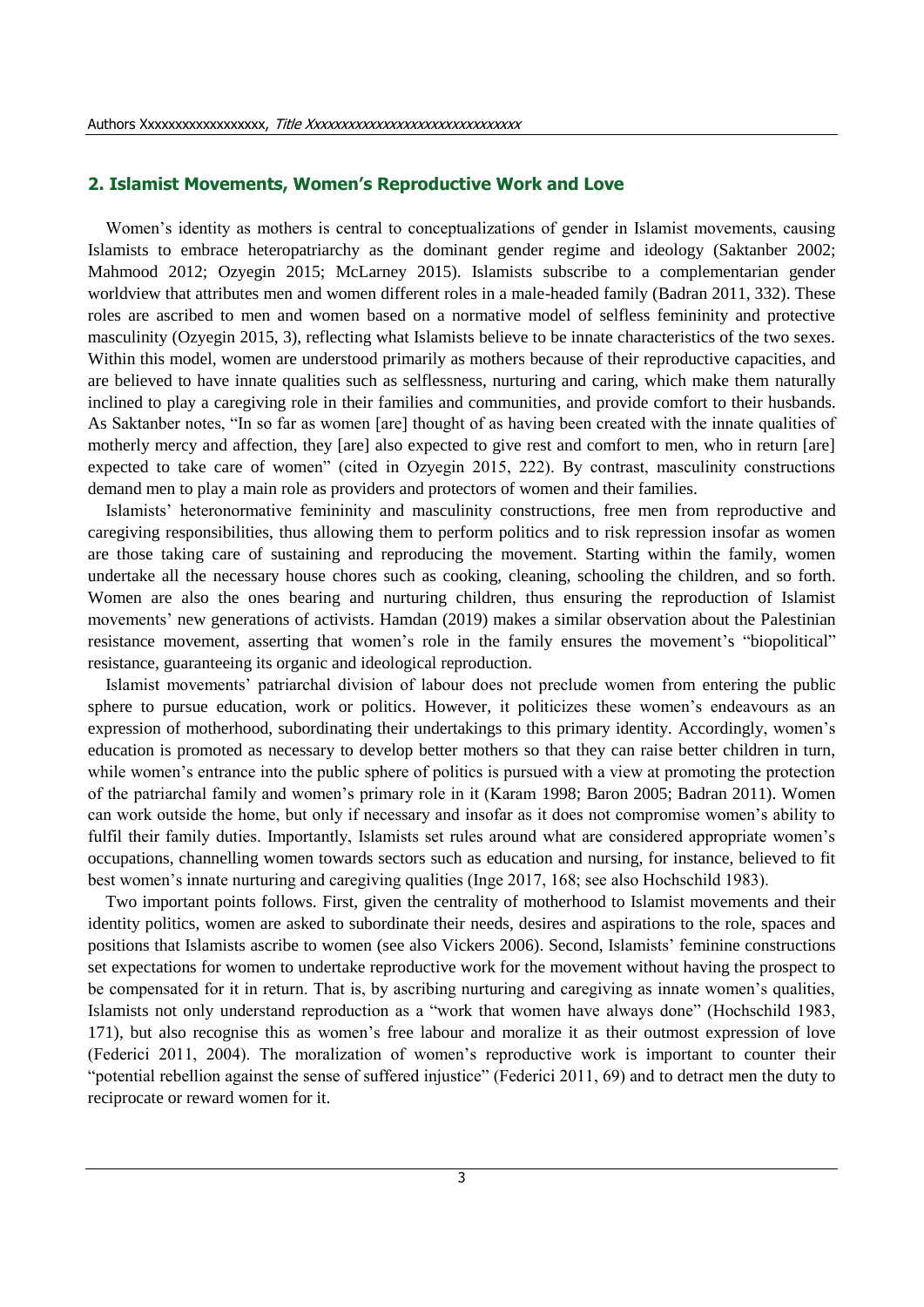Feminist scholars and historians have interrogated at length when and how women's work in the family became devalued when compared to the work that men undertake outside of it (Rosaldo and Lamphere 1974; Federici 2004, 2011; Smith 2020). Federici (2004) demonstrates that harnessing women's socially reproductive labour and controlling women's entrance into the labour force, while creating clear demarcations between productive and reproductive work, was essential to the development of a capitalist society that relied on the supply of a workforce produced and reproduced by women in the family, to fill the ranks of the expanding industry. From this, women's work was understood as reproductive and thus as nonremunerated, in contrast to that of men, which was associated with productive industrial work, and thus as remunerated. As Smith (2020) shows, during the same period women's reproductive family work became moralised as the outmost expression of their love. This was necessary to create a new moral order able to regulate women's sexuality and harness their labour to the family amid growing values such as individualism and autonomy. Consequently, the institution of marriage projected a connection between "body and soul and, hence, between sex and love", thus serving the "dual purpose of procreation and companionship" (50). Under the new model of marriage as a love relationship, men's power and authority in marriage were not undermined; rather, they were "further legitimated ... since wifely obedience was now a 'choice,' indeed an expression of love" (Ibid).

To emphasize the centrality of women's reproductive work to a patriarchal division of labour and how this is not only normalised as essentially feminine, and therefore free, but also moralised as women's outmost expression of love, allows doing two important things in this study. First, it allows understanding why women's emancipatory demands that would take them away from the family sphere encounter severe resistance by Islamists. At the very least, women's moving away from the family would demand men to share in reproductive work or to devise alternative ways to compensate for the work women no longer undertake in that sphere. Also, it may compromise Islamist movements' secure and free reproduction, with consequences for their ability to thrive and resist repression. Second, it allows understanding how women's demand for love can be interpreted as suggesting their desire to shift the direction of commitment from the movement to the women. A feminist approach to love emphasises the relationship that exists between love and power. Within this approach, love is more than a feeling, because it is interwoven in the activities and interactions in which the members of the relationship participate (Thagaard 1997, 358). In egalitarian relationships, partners do not understand love as free, but as something extra, a gift, that they bring to the relationship, and to which the other partner should respond with gratitude and reciprocity (Horchschild 1989). Because the family work that women undertake and sustain Islamist movements is promoted as their outmost expression of love, this may create expectations among women to be reciprocated. To this day, however, women have been mainly on the giving end of love, channelling their energy in the service of the movement and its goals, while receiving little in return. Therefore, women's demands for love in the family sphere and marriage may suggest their desire to be on the receiving end of Islamist movements' love.

Investigating the role that emotions play in Islamist movements is important also in light of recent research. Following the cultural turn in social movement theory since the 1990s, Middle East and North Africa (MENA) scholars have advanced novel understandings of how emotions work alongside strategic, material and individuals' motivations for mobilization (among others see Perlman 2013; Jumet 2017; Wedeen 2018, Rivetti 2020). This scholarship has challenged pejorative connotations associated to the role of emotion in collective action, which connected emotions with notions of "crowd feelings" and irrationality, contributing instead to an understanding of how emotions shape processes of mobilization and politics (Goodwin, Jasper and Polletta 2004; Goodwin and Jasper 2006, 612). Investigations into the role that emotions played in the events of the 2010-2011 uprisings show that they were important to foster activists' mobilization against authoritarian regimes when rational calculations would have suggested activists not to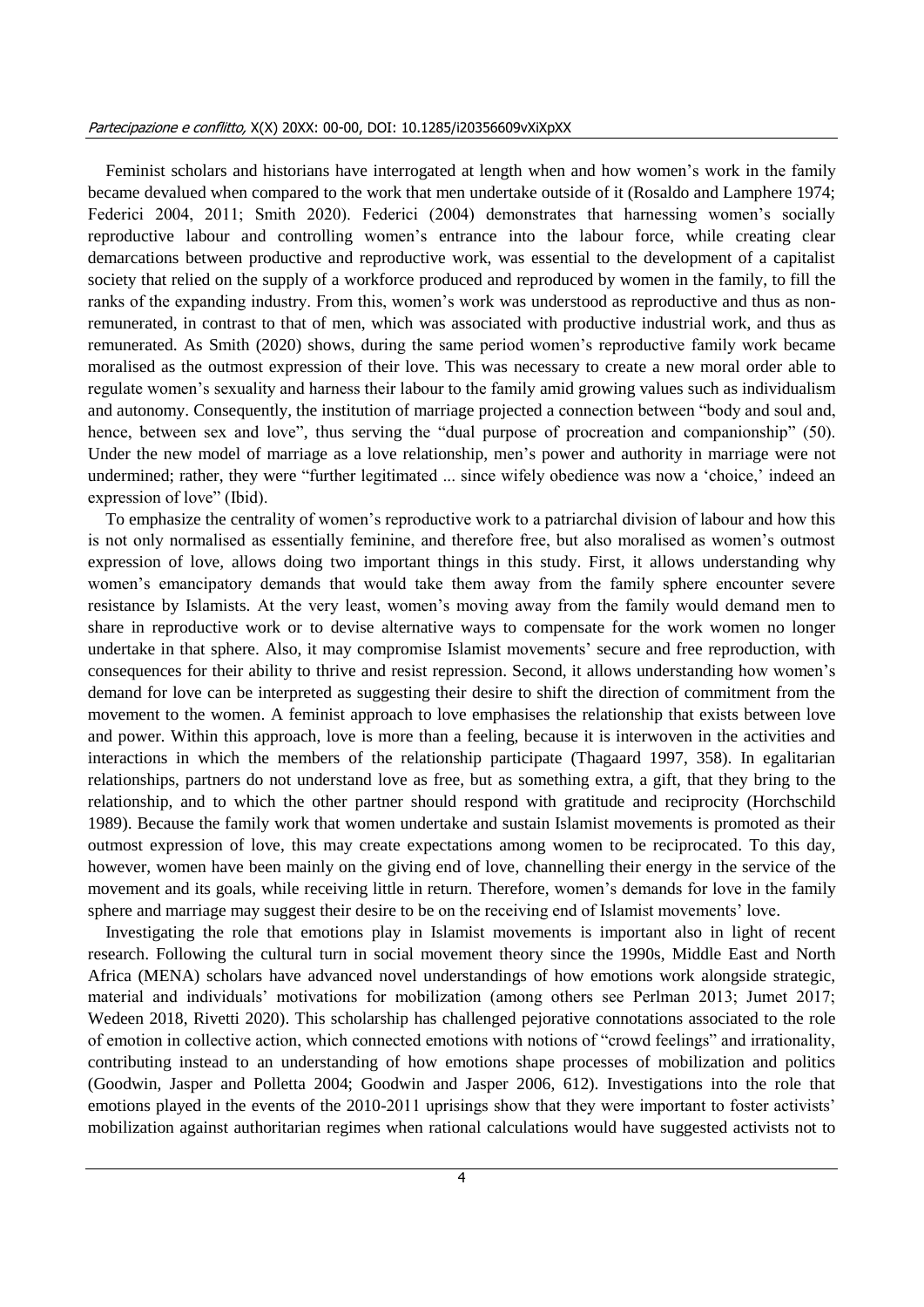mobilize (Perlman 2013), and also why many ordinary Egyptians citizens refrained from taking action during the same period (Jumet 2017). Importantly, inquiries into the role of emotions are also revealing of how political change is sustained under authoritarian strengthening and apparent demobilization. In particular, Allam's (2018) research on Egypt's women's movement demonstrates that activists responded to the disappointment that followed the re-establishment of a military regime by engaging in alternative forms of expression to promote gender change, such as art, for instance. Similarly, Matthies-Boon's (2017) work on trauma among Egypt's post-revolutionary youth shows that focussing on personal lives became an important coping mechanism for activists to give meaning to past experiences and endured sacrifices.

Inquiries into the role of emotions in Islamist movements also show that emotions are important to Islamists' processes of recruitment and mobilization (Pahwa 2019), and to forming the collective identity that sustains their unity and resistance under repression (al-Anani 2016). Regarding the specific emotion of love, nurturing love for God and for the community is a main endeavour that Islamists undertake to cultivate members' commitment towards the movement and its goals (Kandil 2015, 12). This is true to such an extent that disengaging from Islamist groups also becomes an intense, and at times traumatic, experience for members, as their material, kinship and emotional worlds break down in the process (Vannetzel 2014; Menshawy 2020; Ardovini 2020). However, research into the role that emotions play among women in Islamist movements remains scant, despite women's work and gender roles being particularly loaded with emotional expectations (Hurwitz and Taylor 2012).

Therefore, how can we interpret Islamist women's demands for love in the sphere of marriage, when Islamist movements expect women to be the primary givers of care and love to their families and communities? And what would mean for Islamist movements and their organizations, were they to commit to women's demands for love? These are the main questions this article addresses. Social movement scholars agree that insofar as women are those undertaking the larger share of emotional work, their "expression of 'outlaw emotions' can become the basis for powerful political challenges" (Goodwin *et al*. 2004: 9). What is less clear is how women's emotions interact "with organizational and strategic dynamics" (Ibid). Research shows that love can contribute to shifting members' commitment towards a movement by altering the salience of personal identities and preferences (Kim 2002). However, among all emotions, love remains the most ambivalent (Ibid), meaning that love can be appropriated by members to resignify their relationship with their movements.

The article proceeds as follows. First, it presents data and methods. Second, it illustrates the gendered character of the Brotherhood's collective identity, to show that women's abidance to heterosexual and patriarchal femininity constructions equates to their commitment to the movement and its goals. The ensuing section brings attention to the critique that women have advanced against the Brotherhood's gender regime following the movement's efforts to bring women back into the family after repression, a period when women enjoyed greater opportunities to expand their activism and roles to new areas. The last section presents an analysis of women's demands for love in marriage relationships. The results show that women's demands for love from their husbands reveal their desire to make their husbands equally invested in attending women's needs, desires and aspirations, so that women can be selves outside being mothers and wives. This has implications for the Brotherhood as a movement for the very nature of gender being a relational category. For women to inhabit the identities they have created for themselves, the heterosexual and patriarchal character of the Brotherhood's ideology also has to change, meaning that the Brotherhood also has to commit to attending to women's needs, desires and aspirations. The conclusion summarizes the main findings.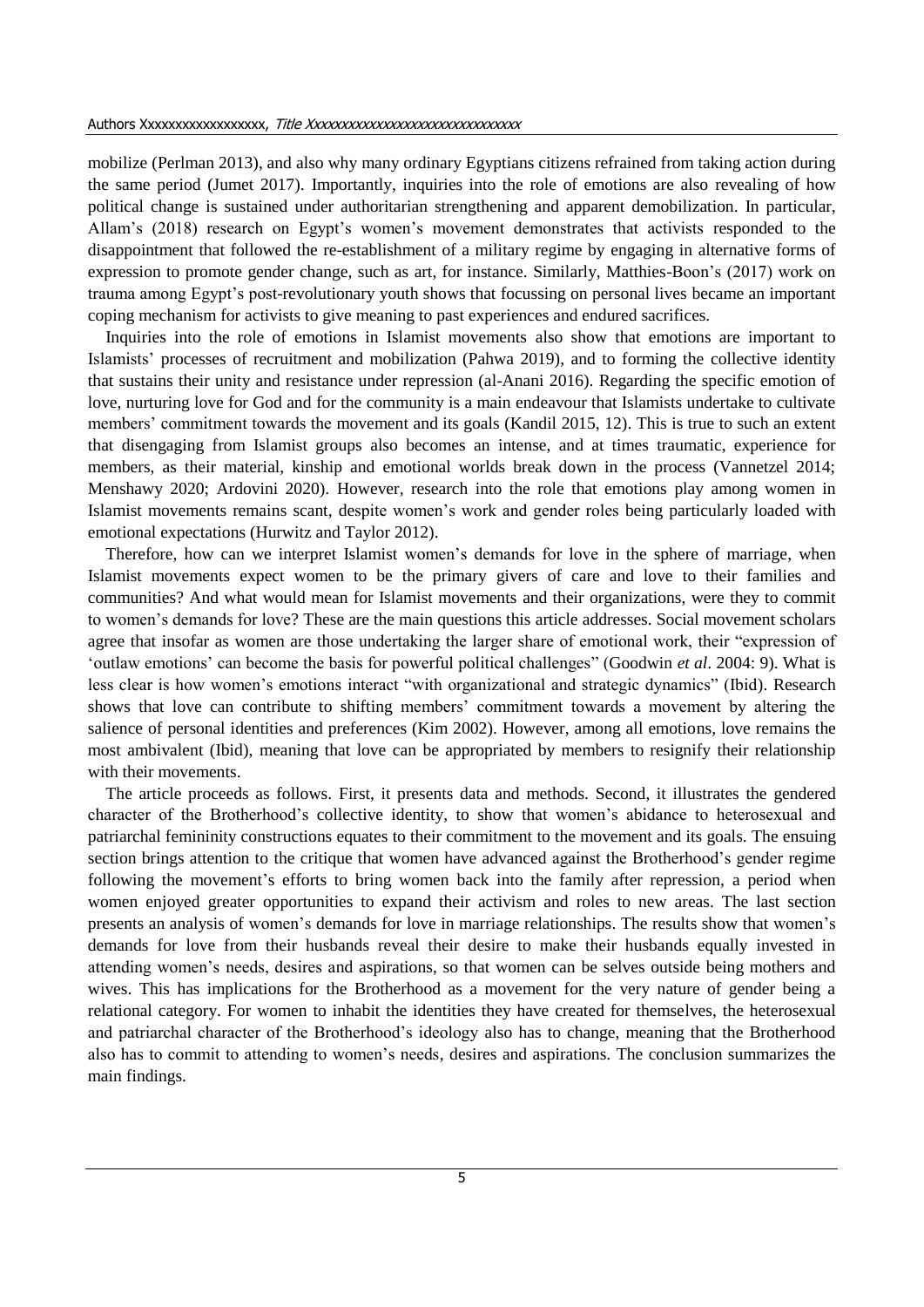### **3. Data and Methods**

Data for this article include 55 semi-structured interviews conducted face-to-face with 35 Sisterhood activists in Cairo, Egypt, between 2013 and 2018. During this time, I grew close to a number of Sisterhood activists, a privilege that allowed me to interview some of the women multiple times and observe how their activism and personal lives changed with changing political circumstances in Egypt. All of the interviewees were Sisterhood members; they were either born into Brotherhood families (n. 26) or had joined the movement prior to Egypt's 2011 uprising (n. 9). They were aged between 19 and 65 years old, with the largest majority (n. 25) being in their twenties and thirties. Therefore, while I ensured to diversify among participants to include middle-generation and senior Sisters, the article relies heavily on the views of young Sisterhood members, whose voices, like those of Egypt's youth (Matthies-Boon 2017; el-Tohamy 2016), were significantly marginalized after the uprisings. Their voices are important to acknowledge because they represent those of the future generations of female Brotherhood activists and leaders.

Field research began in 2013, coinciding with the beginning of the Brotherhood's repression. This complicated issues of access to the participants and influenced the biographies of the women I was able to interview. Access to the Sisters was gained with the support of liberal-secular activists sympathetic to the Brotherhood. As it happen with closed groups, after gaining access it was the Sisters who took care of introducing me to other members. Because of this, many of the Sisters interviewed belonged to the same Cairo district. This was one of the largest districts in Cairo, with a conspicuous Brotherhood presence, including that of its student movement. As fieldwork progressed, I also interviewed Sisters active in the broader Cairo area, including members who had relocated to the capital from the governorates of Dakahlia, Port Said and Soagh, upon beginning college. Interviews took place in the Sisters' houses and, occasionally, at Sisterhood meetings and political gatherings.

Class was an important Sisterhood's characteristic. All of the Sisters interviewed were highly educated, held college degrees or were in the process of obtaining one; some held a master degree or a doctorate. Women's middle-class status was often reflected in their motivation to play a greater role in the Brotherhood and society. In terms of women's position in the Brotherhood, the young Sisters held no leadership posts in the movement's political and administrative offices. The Brotherhood is a hierarchical and gerontocratic organization, assigning posts of leadership and authority to members based on their seniority and demonstrated loyalty to the movement, its leaders and principles (al-Anani 2016). Furthermore, the Brotherhood has kept the Sisterhood into a separate division from the organization since the Nasser's repression to keep women out of harm's way (Abdellatif 2008). Consequently, while the Sisters may hold leadership posts, these are usually reserved to senior Sisters who exercise their leadership upon other women in women-only spaces (Biagini 2020a). Among the middle-generation Sisters interviewed, one was a district coordinator holding a considerable degree of influence over the female members of the Brotherhood's student movement in the Cairo district where many of my interviewees were active; one had held a post as the head of the Women's Section of the Freedom and Justice Party (FJP) in 2011-2013, the Brotherhood-led party, in another large district of Cairo with conspicuous Brotherhood presence; one senior Sister was highly influential in the Brotherhood due to her being a prominent human rights lawyer and her marriage to a senior Brotherhood member, also a human rights lawyer.

All of the women had been politically active since Egypt's 2011 uprisings. Most of the young members had taken part in the mass protests that swept Egypt in 2011; some had been active since the 2000s as part of the Egyptian movement in support of Palestine, this against the Iraq war, the student-led movement for universities' independence and Kefaya (see also el-Tohamy 2016). They were all present in the Rabaa al-Adawiyya sit-in and during its dispersal, playing roles as journalists, as organizers and collectors of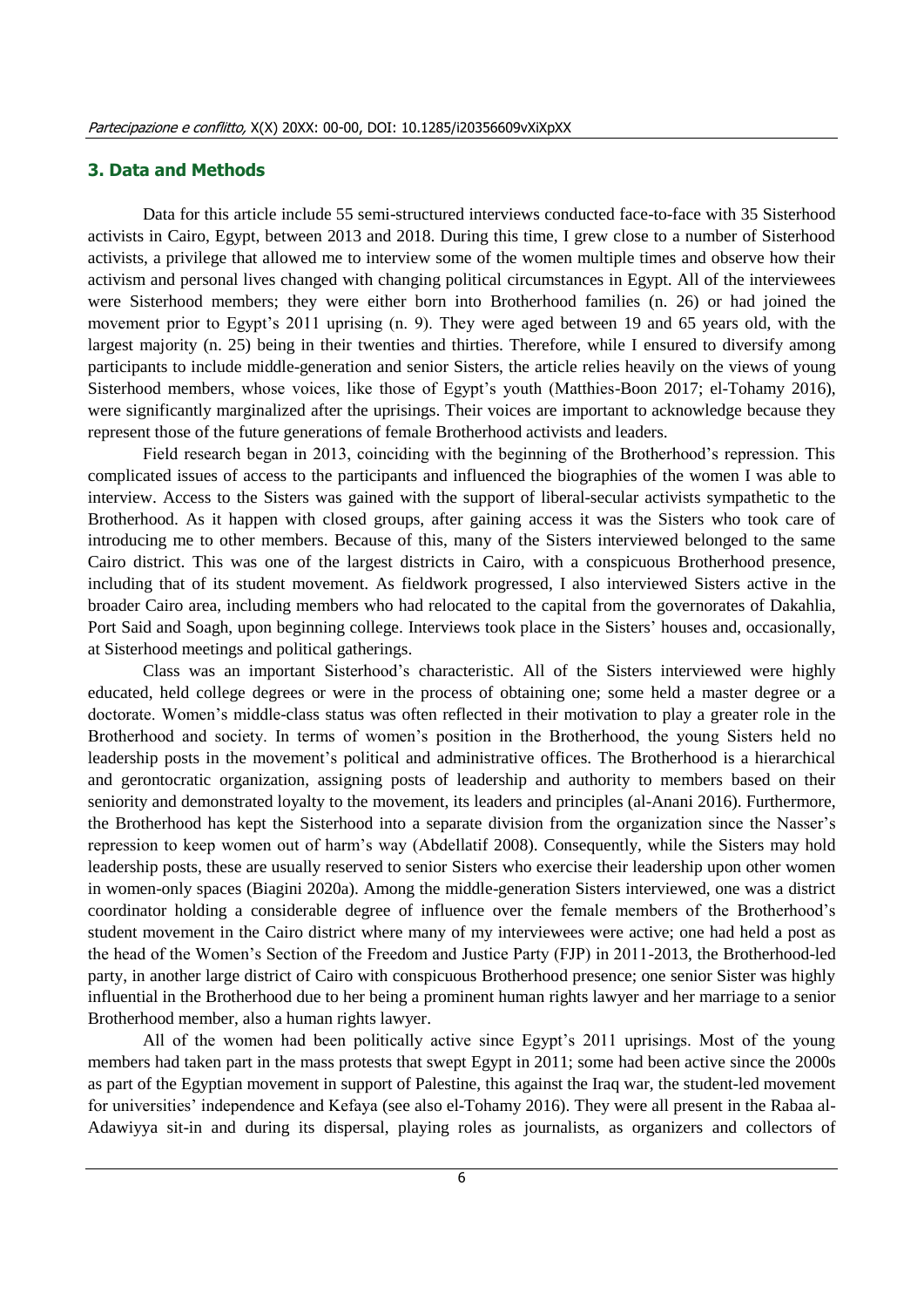information, and assisting in field hospitals. After the 2013 repression, all of the interviewees (but one because of age and health reasons) had mobilized as part of the Islamists' resistance, taking part in street protests, local committees and as members of the Women Against the Coup, an umbrella movement led by the Sisters, comprising diverse Sisterhood-led sub-groups. Some of the youth members interviewed had played a role as members and leaders of the Sisterhood youth-led Ultras Banat and Bint al-Thawra movements (see Biagini 2017, 2020b).

Despite the Sisters interviewed share an experience of activism, the article does not claim that they also collectively mobilized in the family sphere demanding love after 2015. Individuals follow diverse trajectories of activism, despite their past attitudes and behaviours often influence their choices (Fillieule 2010). The Sisters have demonstrated creativity in finding new ways to remain active amid repression, seeking alternative spaces and modes of expression to bring forward demands for gender reforms and emancipation that emerged during Egypt's uprising. Under repression, the family and marriage relationships became important venues for the young Sisters in particular, to bring forward those gender reforms they had advocated for since the uprisings. All of the names reported herein are pseudonyms.

### **4. The Brotherhood, Women and Organizational Identity**

Hassan al-Banna established the Brotherhood in 1928 in Egypt with the goal of reviving Islam in society and resist Western colonialism. He advanced a religious inspired nationalist model whose focal point for reforming the moral, cultural, political, economic and legal character of society was resolutely anchored in Islam. Al-Banna's message was appealing because it identified the source of power to rectify Egypt's socio-political weakness in individuals' personal change rather than in material conditions. For him, it was the "moral character of men rather than the impact of structural forces which determined the evolution of history" (Gershoni and Jankowski 1995, 88). His model was also promising because the tools to change society were readily available and resided in individuals' resolve and dedication (ibid). Consequently, al-Banna made of cultivating good Muslim individuals the Brotherhood's first step and ultimate goal to regain the glory of an Islamic nation.

Love plays a central role in the Brotherhood because it sustains members' unity and provides the basis for their commitment to the Islamic project. In al-Banna's view, "religion was all what was necessary to create individuals' bonds of love and loyalty to the nation" (Ibid, 82). Accordingly, awakening Islam in individuals was an affair of the spirit for al-Banna. As he wrote, the Brotherhood's "primary concern is to arouse the spirit, the life of the heart, to awaken the imagination and sentiments. We place less emphasis on concrete ideas ... than on touching the souls of those who we encounter" (al-Banna cited in Kandil 2015, 10).

Love for fellow Muslims and for God is instilled in members through means of *tarbiyya* (education). For a long time, scholars dismissed *tarbiyya* as simple religious indoctrination. However, as documented by Kandil (2015, 6), *tarbiyya* is an elaborate activity the end goal of which "is not to win over more believers, but to produce a new kind of person: the Muslim Brother." *Tarbiyya* takes place in small units of members called families (s. *usra*; pl. *usar*). The name choice is not accidental. The reference to the biological family indicates the strength of bond and commitment that members are encouraged to pursue.

While most of the inner values that the Brotherhood instils in members apply equally to men and women, such as the love for God, Islam and the community, and sincerity and loyalty to the leaders, for instance, others differ among members according to their gender. This results in the creation of specific femininities and masculinities that form the basis of the Brotherhood's collective identity. This is evinced in the content that the Brotherhood's *tarbiyya* curricula for men and women address. The curricula are drafted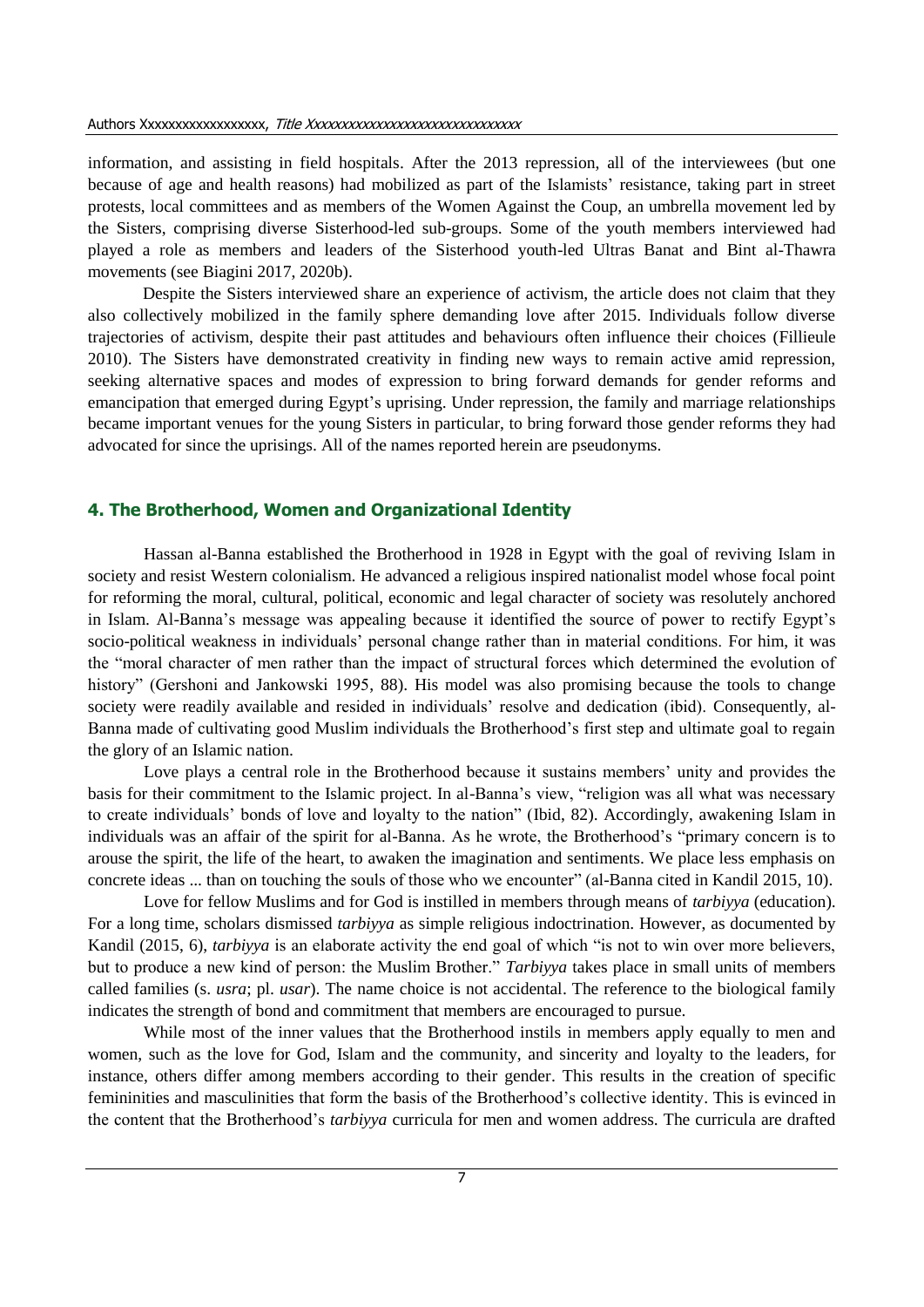centrally by the Brotherhood and imparted to all members; therefore, they are important to instil in members the movements' norms and values. Up to 2013, Brotherhood's curricula for women focused on religious scriptures and chapters of the Qur'an (s. *sūrah*) whose content addressed primarily women, their position in the family, and showcased the husband's and wife's rights and duties in marriage, such as *sūrah al-Nisā'* (The Women). In contrast, men's curricula focused on religious scriptures containing *jihad* (resistance), such as *sūrah al-Anfāl* (The Bounties [of War]) and *sūrah al-'An'ām* (The Grazing Livestock), to reflect the roles men play in society.<sup>1</sup> Consequently, women's curricula encouraged them to cultivate feminine qualities such as modesty, shyness, softness and selfless sacrifice for the family. In contrast, men curricula prepared them for a future life of repression. The Brotherhood's feminine construction is not unique to the movement, but resembles those adopted by other piety movements across the MENA region (Ozyegin 2015; Mahmood 2012; Joseph 1994), and also serves Islamists' patriarchal division of labour.

By virtue of their central position in the family, women play a key role in the Brotherhood's project of establishing an Islamic society. Women are the main biological and cultural reproducers of the ideal Islamic community the Brotherhood ought to establish, and thus they are the depositaries and the transmitters of the group's identity (Yuval-Davis 2008; McClintock 1993). Al-Banna clarified women's centrality to the movement and its goals in a letter titled "The Muslim Woman" (*Al-Mara'a al-Muslima*), in 1936, in which he stated that "women are half of the society", and indeed "the half who exerts the strongest influence on society, because they are the first educators of the new generations" (Badie 2011, 281). The Brotherhood believes that a patriarchal family is central to Islam, and thus to an Islamic society. This patriarchal family places men in a position of guardianship over women, consequently sanctioning men's leadership and control over women and the family, while demanding women's obedience to their husbands in return. A man's position of leadership in the family and a woman's duty to abide to his orders are epitomised in a sentence often cited by Sisterhood members stating that "a ship with two captains will sink," meaning that if both men and women were to play an equal role in the family, this will be marred by conflict.

Women are demanded to comply with the Brotherhood set standards of femininity also at the organization level. The Brotherhood's hierarchical organization is structured to promote the movement's collective identity. It does so by binding members' advancement into its ranks based on their seniority and their abidance to the Brotherhood's ideology, norms, values, and codes of identity (al-Anani 2016, 3)*.* According to al-Anani (2016, 4-5), the Brotherhood's identity does not prevent members from having other social roles, because one can be a Brother and also a father or a teacher, for instance. However, the gender dimension of the Brotherhood's identity remains overlooked in al-Anani's work. While true that members can have other social roles, these are influenced by the gender of members. The Brotherhood channels women into roles that it perceives more adept for women. These are supportive roles to the movement and exclude leadership roles. The Brotherhood also demands women to abide to specific feminine qualities to be accepted as members, meaning that while one can be a Sister and a mother, a teacher and even a member of parliament, only those mothers, teachers and female politicians who embody the value system and feminine qualities that the Brotherhood ascribes to women are believed to be worthy of membership and leadership in the organization. These values include women's commitment to motherhood as their primary role, their abidance to a patriarchal family structure, the husband's orders and that of the movement, piety and modesty, among others. Indeed, the Brotherhood rewards compliant women with political participation and leadership (Biagini 2020a), while it marginalises those who do not (Biagini 2020b).

Therefore, motherhood epitomises the Brotherhood's identity politics, and women's abidance to this role, along with to the Brotherhood's set femininity standards, a patriarchal family and a clear-cut division of

 $<sup>1</sup>$  Nour, interview, 2017.</sup>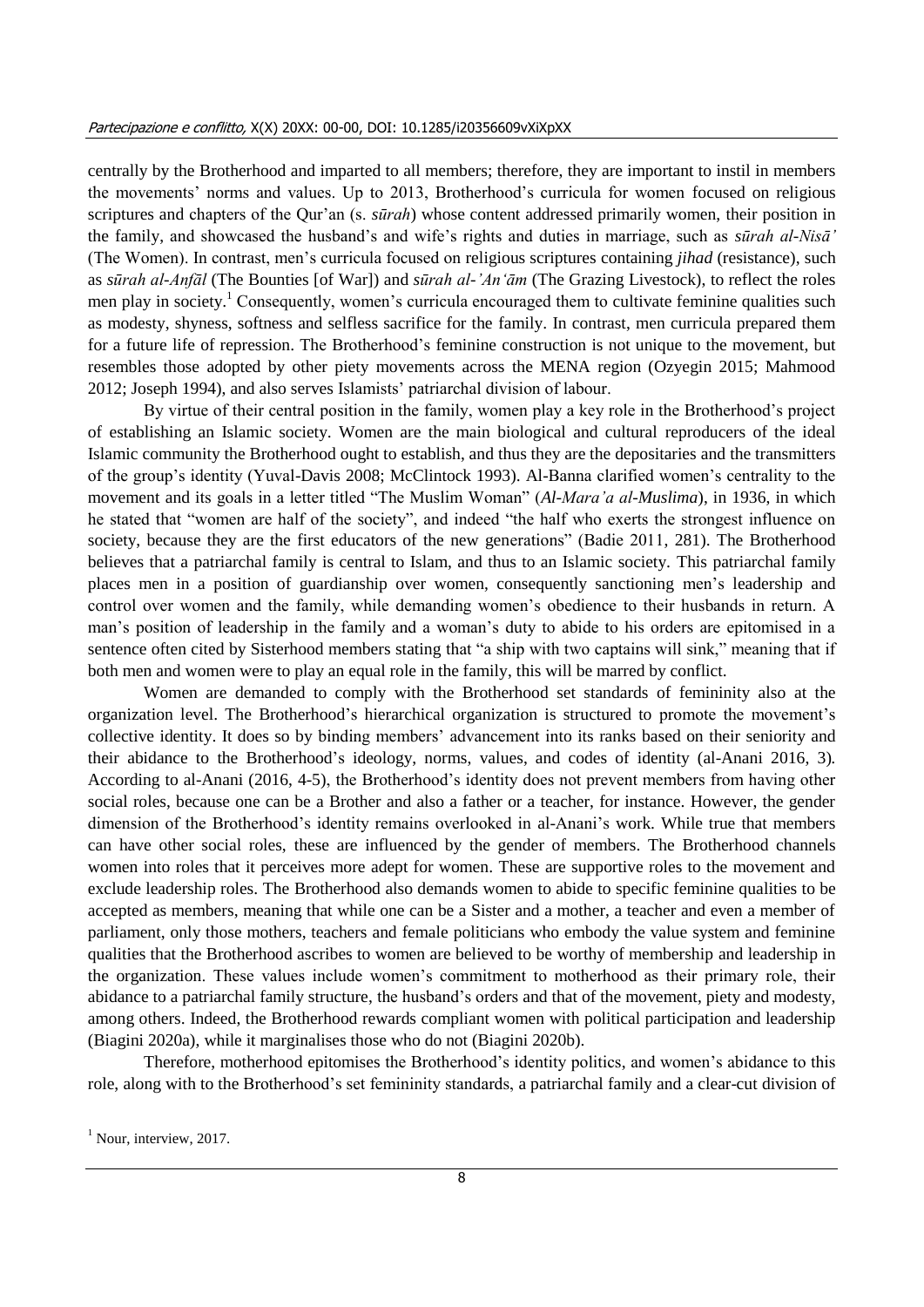#### Authors Xxxxxxxxxxxxxxxxxx, Title Xxxxxxxxxxxxxxxxxxxxxxxxxxxxxxx

labour, equates to women's commitment to the movement and its political project. Indeed, the Brotherhood, its organization and activism, rest on a strict patriarchal division of labour, which attributes women a primary role within the family, sanction their abidance to the orders of their husbands and the movement, and demands of them auxiliary roles in both times of repression and its absence. These gendered arrangements demand women to give more love than they receive. Women are expected to supply the movement with emotional and reproductive labour without which the movement could not sustain itself, while giving up on personal desires and ambitions that do not match the movement's goals, and without having to expect anything in return.

In the current period of demobilization, the Brotherhood is focusing on re-building the movement. Under these circumstances, its ability to survive prolonged repression rests equally on its capacity to sustain its networks, keep resources flowing and cultivating new generations of committed members. With many of the male members imprisoned and in exile, these tasks have fallen to a significant extent upon women and the networks they sustain. However, it is precisely at this time in which women and their family work has acquired even greater centrality for the movement and its survival, that women are advancing claims to expand their freedoms and autonomy within that sphere. As field research reveals, some Sisters have been questioning the Brotherhood's patriarchal structures along with men's position of privilege in the family. They have been demanding love from their husbands, suggesting women's desire to commit their husbands and the movement to women's needs, desires and aspirations, even when these contravene the Brotherhood's gender code and division of labour.

### **5. Sisters, Brothers and the family post-2013**

Women's demands for greater emancipation in the Brotherhood emerged in the 1990s (el-Ghobashy 2005) but the movement never fully met them. Egypt's 2011 uprising renewed members' desire for change, but the Brotherhood continued to resist calls for internal reforms, transparency, pluralism, and participation, marginalising progressive members' voices further. Albeit counterintuitive, it was the 2013 repression that provided disillusioned members, women included, with greater opportunities to play roles previously denied to them in the Brotherhood. The absence of men, incarcerated or otherwise hit by state repression, along with the fragmentation of the Brotherhood's organization, opened up new spaces for members to play new roles and act as agents of political change (Ardovini 2020). Women also seized these spaces, expanding their decision-making powers and leadership roles to new areas. After 2013, young Sisters established all-women opposition movements, thus emerging as key actors of street protests, and advanced an agenda in partial autonomy from the Brotherhood (Biagini 2017). Their activism challenged Brotherhood principles such as loyalty and obedience to the leaders, and norms of femininity such as piety and modesty (Biagini 2020b).

The Brotherhood initially condoned women's activism because it showcased support for Islamists amid growing popular opposition against the movement (Ibid). However, the Brotherhood soon withdrew its backing to the women activists. Increasing regime violence against women caused hundreds of them to fall under arrest and to be subjected to disappearances, following which the Brotherhood demanded the Sisters to abandon the streets as a protection measure. 2 Furthermore, repression heightened divisions within the movement. The brutality of regime violence had caused revolutionary ideas to gain popularity among Brotherhood factions. Some among the young Sisters also began to support the use of targeted violence

 $2$  Farida, interview, 2017.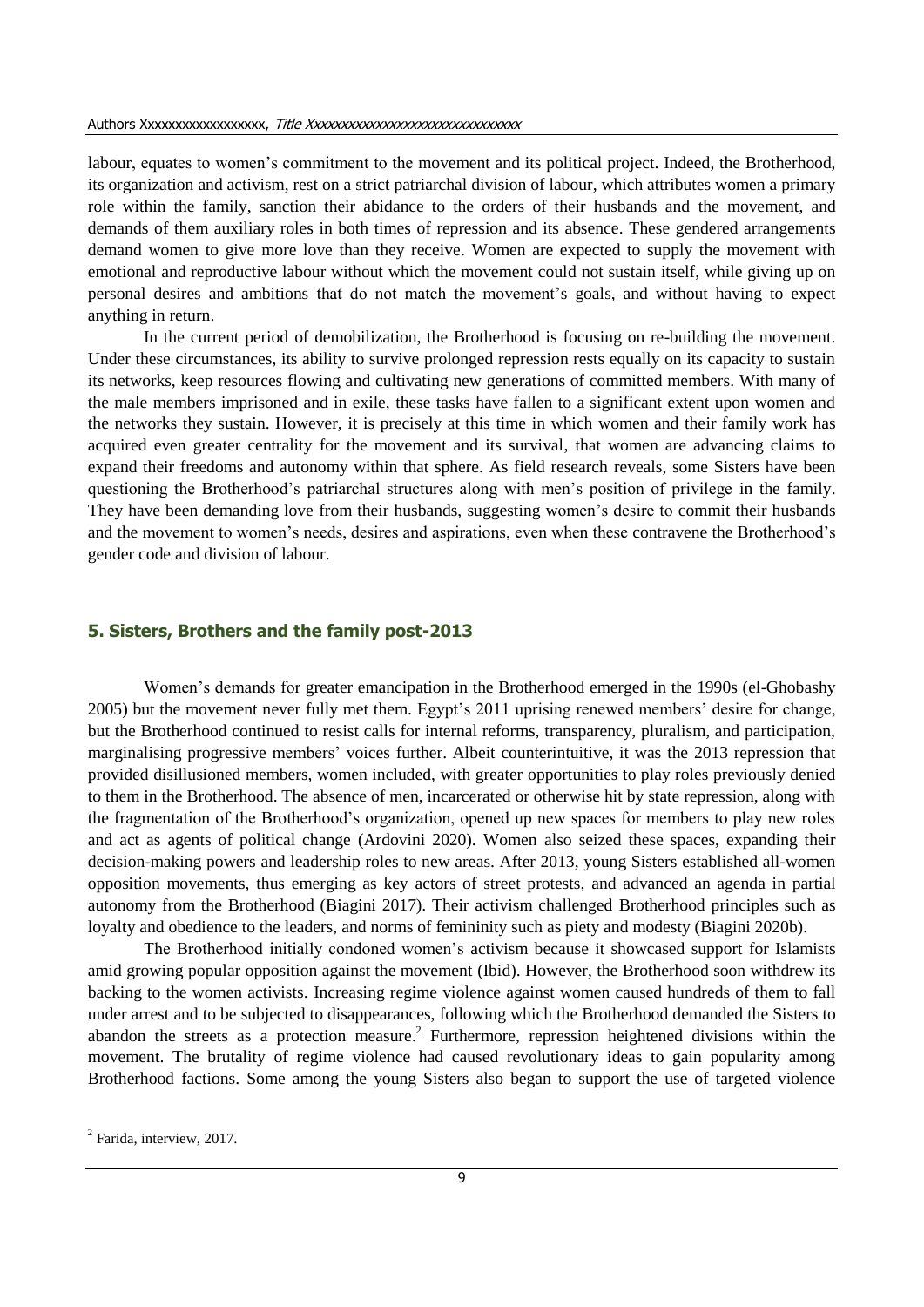against the state as a form of retribution.<sup>3</sup> Soon, the rifts that emerged in the streets propagated at the level of the movement's higher leadership. For the first time in decades, the Brotherhood was deeply divided and risked internal radicalization (Willy 2021). Therefore, by late 2015, senior Brotherhood leaders returned to a traditional self-restraint approach to repression to minimize the damages to the movement, maintain unity, and to regain control of the members.

To support this effort, the Brotherhood demanded women to return to their traditional role in the family, sustain its networks, bring up new generations of members, and conduct ancillary activities in support of the movement, the prisoners and their relatives. The Brotherhood saw this role of women as necessary to its cohesion and survival. As one Sister stated referring to the expectations that the movement had of women, "women are not supposed to weaken their husbands or the movement when they fall under arrest."<sup>4</sup> Undeniably, under repression, the auxiliary roles that women play in the Brotherhood are even more important to ensure the movement's survival (see Hamdan 2019). Indeed, several Sisters willingly focused their efforts back into the family, knowing how vital this was for the movement. As one Sister remarked, women were the ones who "allowed the Brotherhood to regain power during Sadat," and those Sisters who gave up street politics to dedicate themselves "to the families of the martyrs and of the injured, taking care of their kids and making sure that they get emotional assistance" were ensuring the Brotherhood's survival under al-Sisi. 5

The Sisters took other initiatives to retain some of the autonomy they had gained during the intense period of Islamist mobilization. These took place in alternative spaces and addressed areas upon which women still retained some control. One of these initiatives saw the Sisters revisiting the Brotherhood's *tarbiyya* curricula for women. The repression had caused the fragmentation of the Brotherhood's organization, making the movement unable to draft members' educational curricula centrally, thus presenting women with the opportunity to draft their own. In the Cairo district where many of my interviewees were active, the Sisters revised the *tarbiyya* curricula that women used in their weekly *usra* meetings. They did so by reintroducing Hassan al-Banna's writings in the curricula in their integral form. As the Sister coordinator of this district stated, in the decades leading up to 2013, conservative and Salafi-leaning Brotherhood members imbued the movement of Wahhabi<sup>6</sup> doctrines and ideology that contradicted the moderate Islam that al-Banna sought to promote. They "picked and chose" extracts from al-Banna's writings to suit their objectives and their conservative and exclusionary rules. Returning to al-Banna's texts, in their original and integral form, was therefore important to "purify" the Brotherhood from strictly conservative and narrow Islamic interpretations. It was also important to retain the younger generations to the movement, who held more progressive Islamic interpretations with regard to women in Islam and their role in the movement and society.<sup>7</sup> This view was shared by young Sisters advocating for greater emancipation for women in the movement. As one of them stated, many Brotherhood leaders "have more conservative ideas about women because they spent a long time in Saudi Arabia and other countries where Wahhabi Islam is prominent. They think that as a woman you must limit yourself, that there are only limited works you can do and limited roles you can play."<sup>8</sup> The Sisters' endeavour to revise the educational curricula for women emphasises their desire

<sup>8</sup> Hessa, interview, 2017.

 $3$  Nour, interview, 2017; Alva and Sarah, interviews, 2018.

<sup>&</sup>lt;sup>4</sup> Reem, interview, 2018.

 $5$  Nour, interview, 2014.

<sup>&</sup>lt;sup>6</sup> Wahhabism is a puritanical form of Islam prevalent in Saudi Arabia and Arab Gulf countries, considered to be the most conservative. Wahhabism permeated the Brotherhood in the 1960s and 1970s, after the return of Brotherhood members to Egypt who went in exile in Saudi Arabia and the Gulf to escape Gamal Abdul Nasser's repression. See Tammam (2011)*.* Nour, interview, 2017.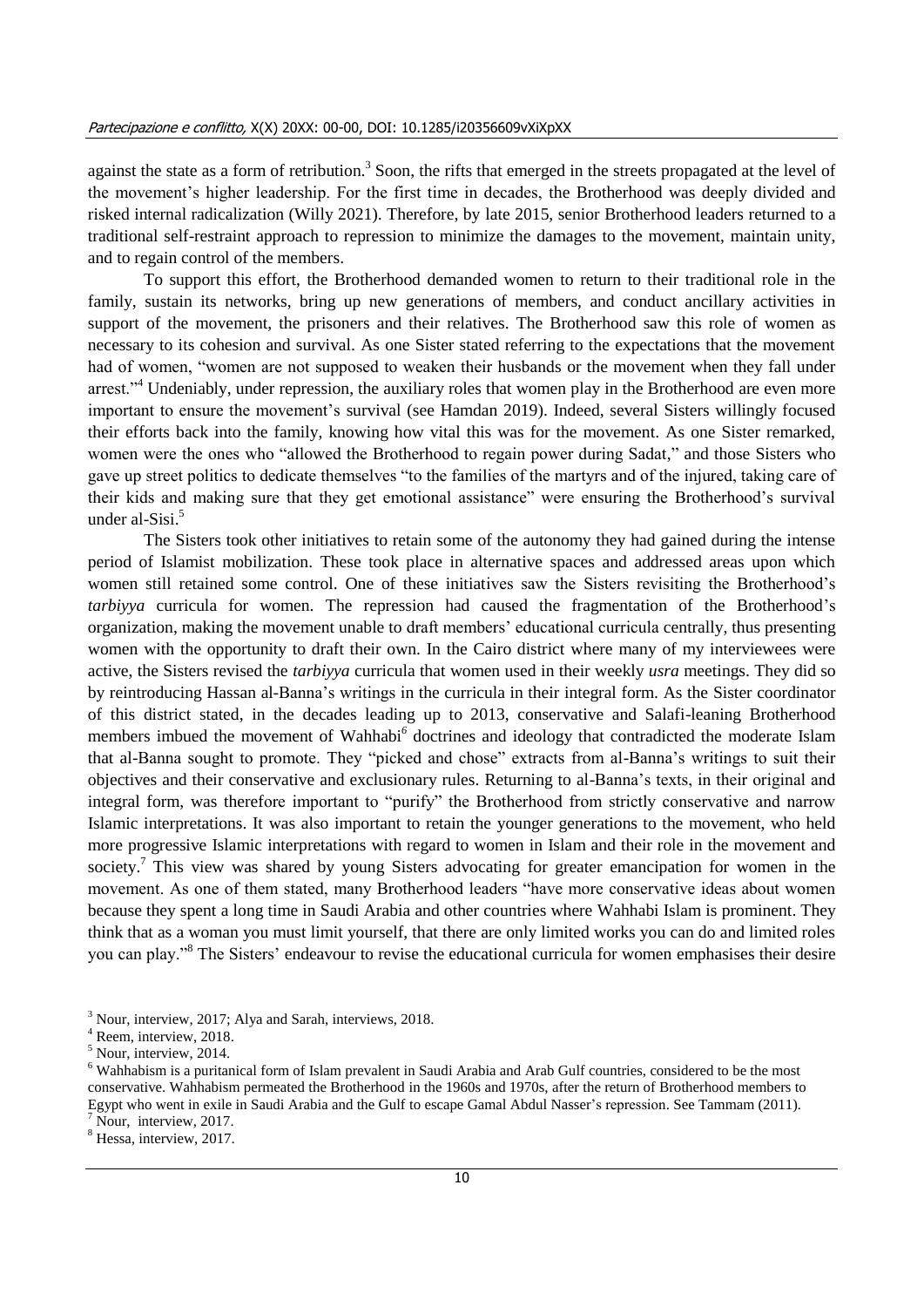to implement a more moderate gender approach in the movement, which could guarantee the Sisters greater roles, personal choice and freedom.

Paralleling a trend observed by other scholars (Ardovini 2020; Matthies-Boon 2017, Allam 2018), under authoritarian strengthening, women activists focused on their personal lives to make sense of their past experiences and endured sacrifices. In particular, the Sisters concentrated on pursuing personal development and professional skills, often building up on roles played and skills gained during the time of mobilization. Some enrolled back in higher education, choosing subjects such as literature and political science, rather than religious studies and education, where the Brotherhood used to channel women. Some sought professional training in the fields of media and journalism, human resources and psychology, building up on the roles they had played as activists in the uprisings and the repression of Islamists. The pursuing of personal development by women signalled both their desire to acquire skills denied to them under the Brotherhood and to regain a sense of self-worth after other venues for participation were foreclosed to them.

In the last years of fieldwork, the Sisters began to advance a critique to the Brotherhood's traditional division of labour. As a middle-generation Sister remarked, women had suffered disproportionally under repression "because they [the Brotherhood] pushed them continuously in the house and made them unable to look after themselves."<sup>9</sup> Indeed, the Brotherhood "looked at women who are ambitious and want to achieve a high personal status and at their objectives with great suspicion and doubt."<sup>10</sup> Among young Sisters, sentences such as "women are subjected to many forms of discrimination starting from within their houses and families,"<sup>11</sup> and "women are grown up in the belief that we need to worship male members, beginning with our father, then our brother, our uncle, and then our husband and male children,"<sup>12</sup> abounded. At times, the Sisters interpreted the Brotherhood's patriarchal culture as a movement's tool to erase their identities and individualities. As a young Sister remarked, "Women are considered maids first, then wives, mothers and sisters. Their individuality, their desires of what means to be a woman outside these roles is not even considered."<sup>13</sup>

Women's effort to pursue their ambitions, desires and aspirations during the period of Islamists' demobilization, challenged the Brotherhood's traditional approach to resist repression. It implied a move away of women from the family sphere and from the movement as the recipients of their attention, redirecting women's focus on themselves, their demands and desires. Women's focusing on activities outside the family also compromised the Brotherhood's gendered division of labour that sustained the movement. The movement, along with women's husbands, put pressure on the Sisters when it believed that women's aspirations compromised the movement's goals and their families. Some of the Sisters who pursued education or work outside the home, for instance, recounted being asked monetary compensation from their husbands, on the basis that their wives were "not fulfilling those duties that come upon them from the marriage, and according to which the husband pays for, by providing for the family."<sup>14</sup> At times, husbands sought the help of senior Brotherhood leaders to pressure women to abandon initiatives aimed at gaining professional skills, education and a paid job.<sup>15</sup> Both the husbands and the movement believed that women's increased autonomy, including economic autonomy, made them less reliant on their husbands, and thus facilitated women's decision to rescind from their family obligations or refuse their husbands' orders.<sup>16</sup>

- $11$  Lamia, interview, 2018.
- <sup>12</sup> Reem, interview, 2018.
- <sup>13</sup> Lamia, interview, 2018.  $14$  Reem, interview, 2018.
- 
- <sup>15</sup> Lamia, interview, 2018.

<sup>&</sup>lt;sup>9</sup> Reem, interview, 2018.

<sup>&</sup>lt;sup>10</sup> Menna, interview, 2018.

<sup>&</sup>lt;sup>16</sup> Reem. interview, 2018.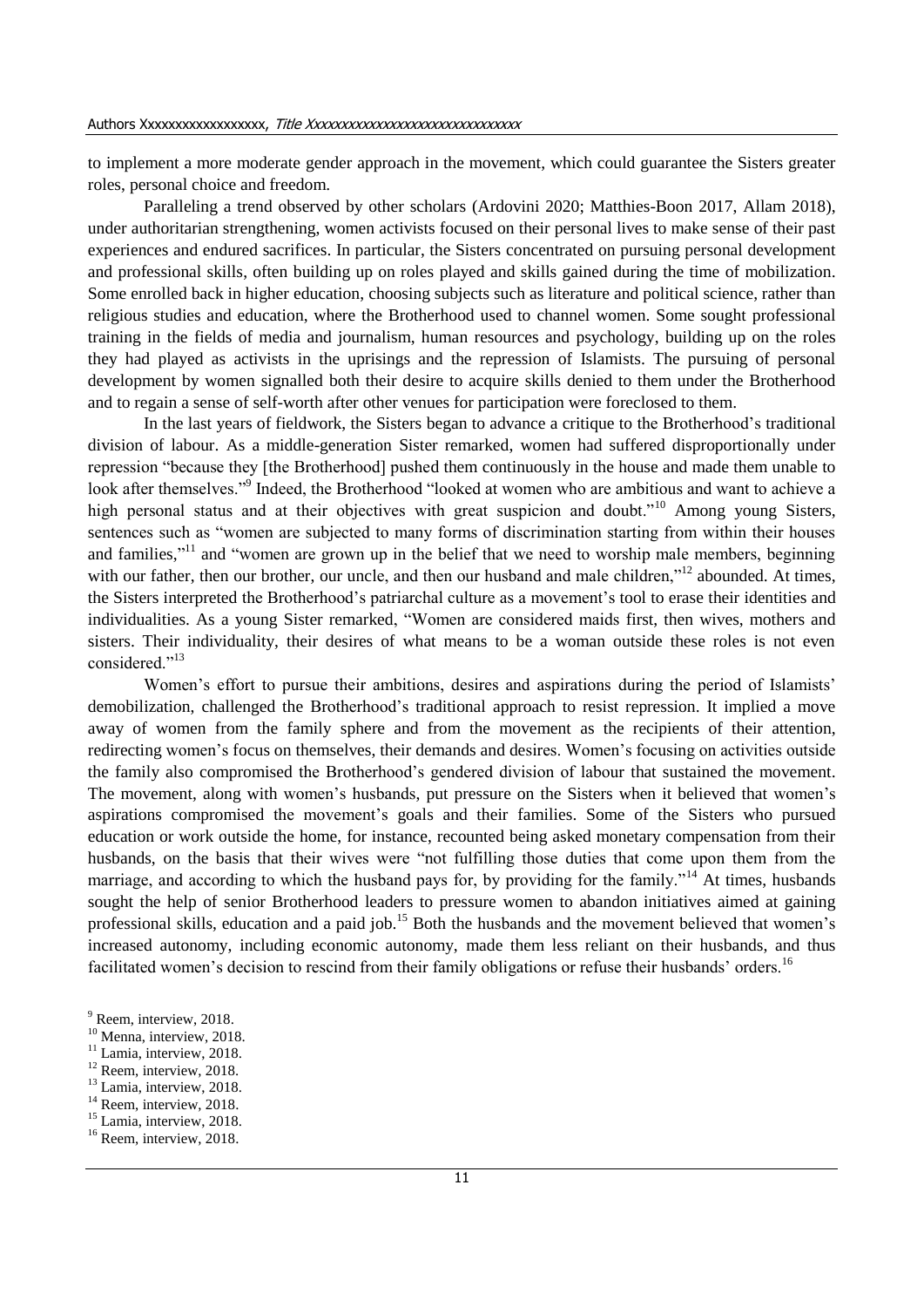### **6. Sisters' Demand for Love**

Scholars working on love in Arab societies show that concerns such as personal status and alliances, other than love, often dictate individuals' choices when selecting their marriage partners (Fortier, Kreil and Muffi, 2016). Traditionally, also Brotherhood marriages take place following arrangements between the members of the movement. The coordinators of Brotherhood's and Sisterhood's families are often the one proposing potential partners, or are consulted in the process. These arrangements serve to guarantee the establishment of families were both partners are committed to the movement and its goals (Kandil, 2015; Menshawy, 2020), and where a life dedicated to high-risk activism, and often the need to maintain this secret, does not create frictions in the relationship. Women are trained since an early age to become model Brotherhood's wives. They are taught to be faithful, obedient and supportive of their husbands, even in situations of disagreements, to ensure harmony within the family, $17$  and to be able to bear situations of difficulty, such as when their husbands are arrested, for instance.<sup>18</sup> This means that love within marriage only acquires second place in the Brotherhood, after members' commitment to the movement. Indeed, in the Brotherhood, love between couples is something that the movement believes to grow with time and not the main reason for two people to marry.<sup>19</sup> Furthermore, the Brotherhood "exercises pressure on couples to remain together and work out personal differences" even in unhappy marriages, because divorce is believed to be against religion's dictates and to damage the movement's unity, along with the fabric of society.<sup>20</sup>

The circumstances of repression, along with the pressures that the Sisters were subjected to by their husbands and movement to return to their traditional family role, caused some of them to advance a critique of the Brotherhood's patriarchal family and to reassess their marriage relationship. Love figured prominently in women's discussions. In particular, the Sisters criticised the authority that husbands attributed to themselves to rule over their wives and to demand their love, care and obedience, based on men being the main providers of women and the family. In contrast, the Sisters imagined a marriage relationship characterised by greater power-sharing, where their husbands also loved them, and attended to their needs and desires because of love. As this young Sister stated:

In Islam, men should provide for the family, it's their role, but they use this role to exercise power over women. [Men] believe that just because they pay, they can buy your support, love, time and everything, that they can own you and control you ... [But] money doesn't buy more assets in the relationship of marriage … If you are not here for the love and respect and because you want to share this journey together, then you lose me. If you are not able to convince me that you are worth keeping in my life, women who have the means will buy themselves off. $^{21}$ 

Herein, the Sister gives love and care the meaning of a gift, something extra that women bring to the relationship of marriage. Giving a gift creates the expectation to be reciprocated by those who receive it, although for reciprocation to take place, the receiver must also understand love to be a gift (Hochschild 1982). The Sister also believes that the love that women give cannot be reciprocated (or bought) by their

<sup>&</sup>lt;sup>17</sup> Nour, interview, 2014.

<sup>&</sup>lt;sup>18</sup> Reem, interview, 2018.

<sup>&</sup>lt;sup>19</sup> Lamia, interview, 2018

<sup>&</sup>lt;sup>20</sup> Farida, interview, 2018.

<sup>&</sup>lt;sup>21</sup> Lamia, interview, 2018.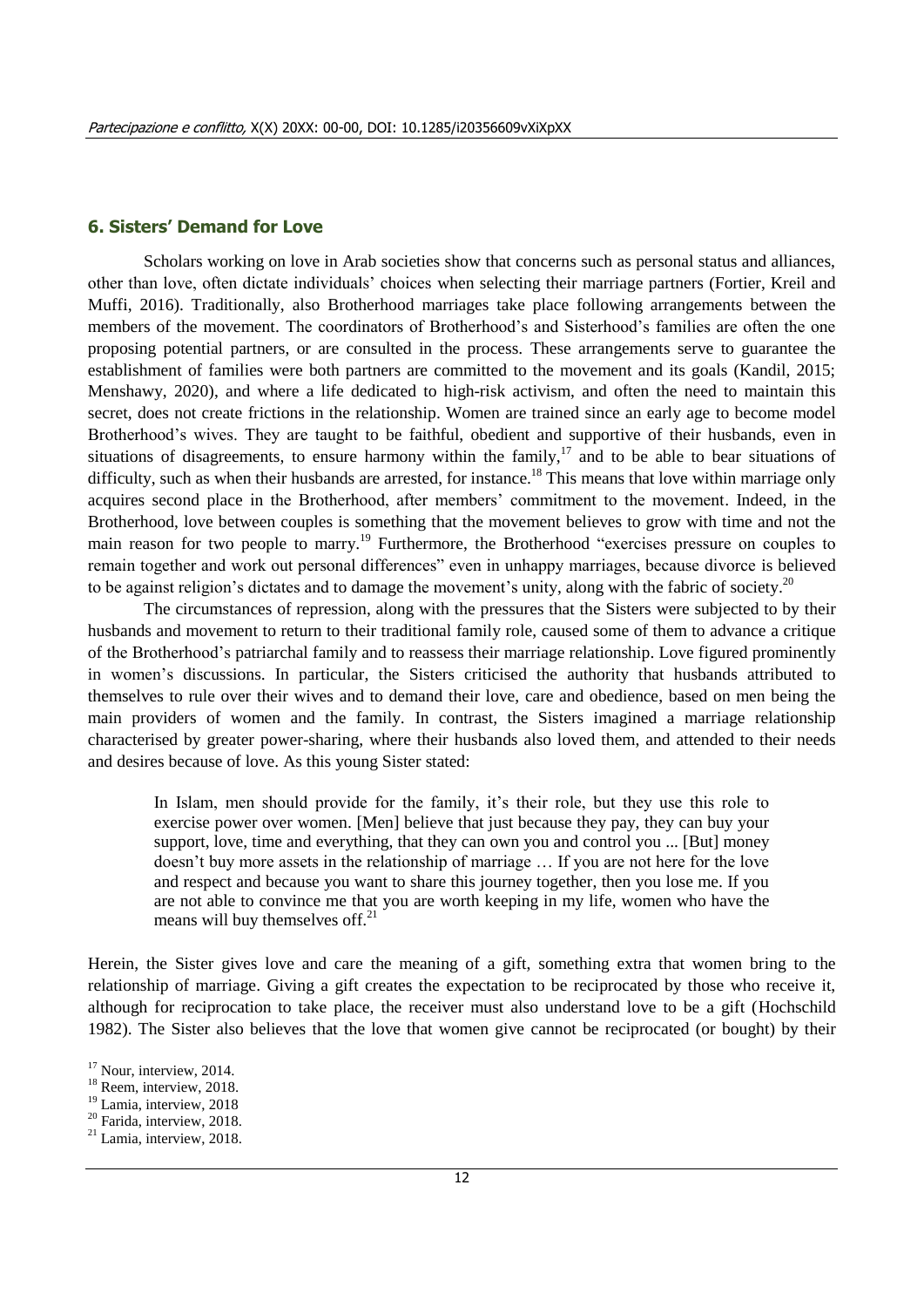#### Authors Xxxxxxxxxxxxxxxxxx, Title Xxxxxxxxxxxxxxxxxxxxxxxxxxxxxxx

husbands with the money that they spend on the family, because a man's spending on the family is a husband's religious duty, and therefore it does not bring anything extra to relationship of marriage, and cannot be used to reciprocate a gift. Rather, in the Sister's words, her demand of love from her husband indicates her expectation for her husband to reciprocate the gift with equal acts of love, care and respect. The relationship the Sister envisions is therefore one where love is mutual and it is part of both the husband's and the wife's actions within the relationship. This makes marriage a relationship characterised by greater powersharing, where both partners take decisions in the relationship (Thagaard 1997).

Differently from other studies (see Thagaard 1997), I use power-sharing rather than equality to emphasise that the goal the Sisters aspire to in marriage when demanding their husband's love is not to rescind from traditional gender roles in the family, but to increase women's rights in marriage, so to balance these with the rights that men enjoy. In particular, what the Sister demanded was her right to have an identity of her own, to pursue her interests and to be her own self outside being a mother and a wife. As she continued:

What he [the husband] pays for is the time that the wife invests in the house, in the upbringing of children, in looking after him and his needs and the house chores. As a wife, my product is the time that I spend in the house and keeps it running. But I am still a human being like he is, I have my own journey too, my own desires, my own objectives and my own material and financial means! ... When we marry we need to compromise ... men's duty is to fund the time that I spend at home, my own time. However, in Islam, if a man has extra money he disposes of it as it pleases him, I have no right to interfere in how he spends it, as far as he covers the basics expenses in the house. So, the same should be for me, once I have fulfilled my role [at home] you don't have the right to control what I do with the rest of my time, or prevent me from pursuing my objectives.<sup>22</sup>

The Sister's articulation of a marriage relationship characterised by greater power-sharing and freedom, went hand in hand with her reimagining marriage as a loving relationship. In the Sister's view, a loving husband was essential for her to be herslef outside being a mother and a wife, to cultivate her desires, ambitions and autonomy. Ozyegin (2015) makes a similar observation in her study of upwardly mobile young Muslim women in Turkey. She found that those who aspired to pursue a career and to retain their personal interests after marriage sought a "marriage of compatibility" as opposed to a "marriage of logic". In these women's view, a "marriage of compatibility" was one established on an ethics of mutual care between husbands and wives, whereas interests other than mutual love dominated a "marriage of logic". Love was central to a "marriage of compatibility" because only a man who loves his wife would be able to recognize a woman's value. Therefore, in a "marriage of compatibility", women searched for "the emotional contribution of a man to a woman's growth ... realised through the medium of love. His love spoils her, bolster her confidence, incites her growth, and supports her in pursuing desires and needs of her own" (214). The Sisters in this study share many characteristics with the women Ozyegin interviewed. Most are in their 20s and 30s, pursuing education, professionalism and skills that they wish to place at the service of society and the movement. Women's entrepreneurial spirit was also bolstered by their experience in Egypt's uprisings and the roles they played in the resistance of Islamists since 2013, consequently to which they acquired greater awareness of their value as women and as members of society outside that of being wives and mothers.

Because gender is a relational category, imagining new masculinities was essential for women to inhabit the identities they had created for themselves (Oziegyn 2015, 225). Making their husbands love them and understand their value as women, outside that of being wives and mothers, was indeed important for the

 $^{22}$  Ibid.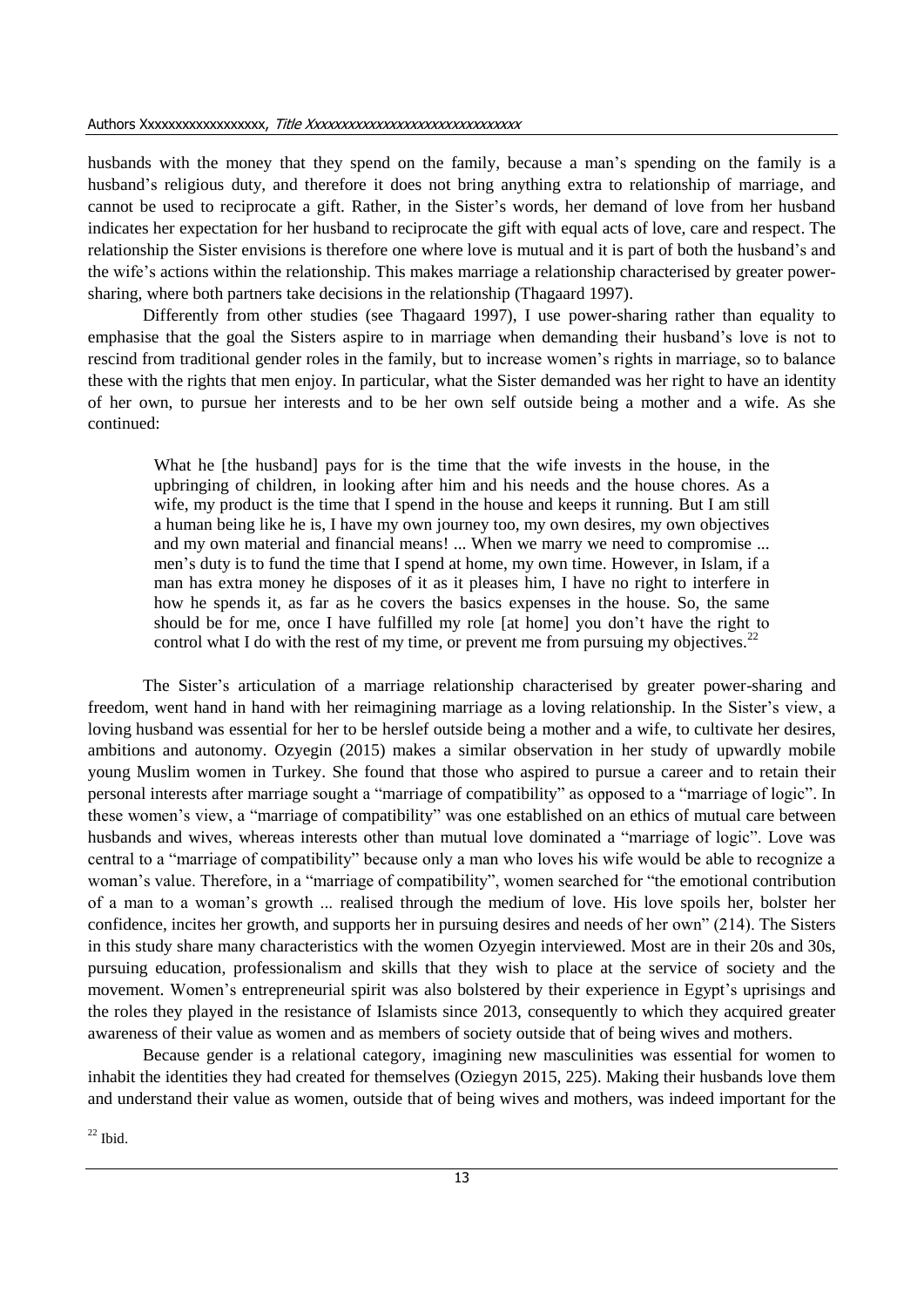Sisters to be the women they wished to be, their own selves. Importantly, their husbands had to be able to love them unconditionally, and support them regardless of whether the aspirations they pursued transgressed feminine notions and roles that the Brotherhood ascribed to women, as the words of this Sister suggests:

As a mother you provide because of love, not because you have to or because you expect your kids to behave a certain way. What do you do if your kid is sick and needs help, but he just misbehaved before? Don't you take him to the doctor? You do, because it's your kid and you love him. The same should be between husband and wife. Husbands should not use guardianship to blackmail their wives. They should provide and look after the family because they are in love.<sup>23</sup>

Herein, the Sister is imagining marriage as a loving relationship, in which her husband fulfils his duties towards the family out of love, attending to her needs even if she "misbehaved" or disobeyed his wishes, as the example of the child the Sister makes suggests. In this loving relationship, the husband's primary role as provider of the family does not exonerate him from the duty to care for and love her wife. Rather, it demands her husband to love her, whether she complies with her husband's expectations in marriage or not.

As the Sisters' articulations suggest, women's demand for love from their husbands reveal their desire to establish marriage relationships where husbands are equally invested in attending to women's needs, desires and aspirations, even when these contravene traditional gender roles and notions of femininity, so that women can be selves with identities of their choosing, other than uniquely mothers and wives. Women's demand for love in the family sphere has implications for the Brotherhood as a movement for the very nature of gender being a relational category. Women's demands for their husbands to commit to their needs cannot be accomplished without a change in the heterosexual and patriarchal character of the ideology that governs the Brotherhood's family, its notions of masculinity and femininity that inform its collective identity, and the division of labour over which the organization stands. As such, women's demand for love from their husbands also extends to the Brotherhood and implies a shift in the Brotherhoods' commitment to attend to women's needs, desires and aspirations.

### **7. Conclusion**

Women's activism is central to the Brotherhood's ability to sustain itself under repression and its absence. Starting within the family, women undertake the largest share of work that is necessary to the movement's organic and ideological (re)production. This frees men from the responsibility of reproductive work, giving them the opportunity to practice politics and risk repression. The Brotherhood's heterosexual and patriarchal ideology normalizes this women's work as free and moralizes it as women's outmost expression of love. It also equates women's family role, their abidance to motherhood and to a normative model of selfless femininity, to women's commitment to the movement. This arrangement comes at the expenses of women's autonomy and of their ability to pursue needs, desires and aspirations that contravene the Brotherhood's gender regime, goals and mission. These gendered arrangements have grown increasingly challenged by a young generation of Sisterhood activists since the 2013 repression of Islamists, and were further nurtured by the Brotherhood's efforts to channel women back into the family sphere after a period of women's expanded freedom and autonomy. In the current period of authoritarian strengthening, all other opportunities for political participation being foreclosed to them, women have focused on their personal lives to bring forward the gender reforms they advanced and hoped for since Egypt's uprisings, and to give

 $23$  Farida, interview, 2018.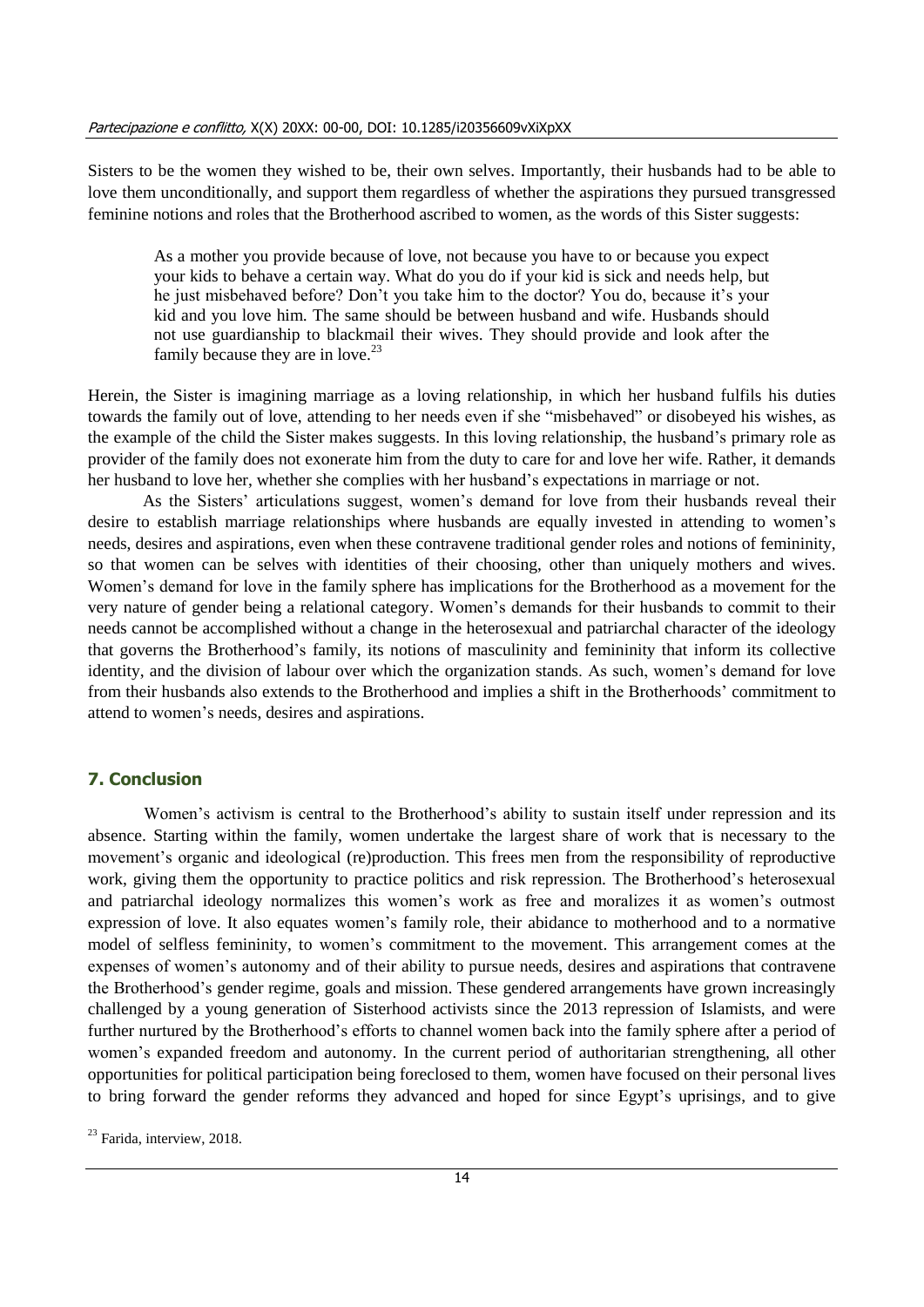meaning to their endured sacrifices. This women's new entrepreneurial spirit challenges the Brotherhood's ability to sustain itself under repression because it implies a shift away of women from the family and the movement as the primary units of their attention.

Under the Brotherhood's pressure to comply with their traditional family role, women have advanced demands for love from their husbands in marriage relationships. As the article's analysis puts forward, women's demand for love from their husbands reveal their desire to establish greater power-sharing in marriage, and make their husbands equally invested in attending women's needs, desires and aspirations, even when these contravene traditional gender roles and notions of femininity. Women see obtaining their husbands' love as necessary to inhabit identities they have created for themselves outside that of being mothers and wives. Women's demand for love in marriage has implications for the Brotherhood as a movement for the very nature of gender being a relational category. Women's demands for their husbands to commit to their needs cannot be accomplished without a change in the heterosexual and patriarchal character of the ideology that governs the Brotherhood's family, its notions of masculinity and femininity that inform its collective identity, and the division of labour over which the organization stands. As such, women's demand for love from their husbands extends to the Brotherhood and implies a shift in the Brotherhoods' commitment to attend to women's needs, desires and aspirations. Consequently, women's activism within the family sphere is yet another internal challenge the Brotherhood has to deal with in the aftermath of the 2013 repression, and one that has the potential to compromise the Brotherhood's ability to re-emerge from this crackdown based on traditional patriarchal organizational structures, principles and values.

### **References**

- Abdellatif O. (2008), "In the Shadow of the Brothers: Women and the Egyptian Muslim Brotherhood", *Carnegie Endowment for International Peace* 8: 1-23.
- Al-Anani K. (2016), *Inside the Muslim Brotherhood: Religion, Identity, and Politics*, Oxford: Oxford University Press.
- Allam N. (2018), *Women and the Egyptian Revolution: Engagement and Activism during the Arab Uprisings*, Cambridge: Cambridge University Press.
- Ardovini L. (2020), "Stagnation Vs. Adaptation: Tracking the Muslim Brotherhood's Trajectories after the 2013 Coup", *The British Journal of Middle Eastern Studies*, ahead of print DOI: [https://doi.org/10.1080/13530194.2020.1778443.](https://doi.org/10.1080/13530194.2020.1778443)
- Badie M. (2001), *Collections of Letters of the Martyr Imam Hassan al-Banna. Commissioned by Doctor Muhammad Badie, the General Leader of the Muslim Brotherhood Group* [in Arabic], Cairo: Islamic Printing and Publishing.
- Badran M. (2011), *Feminism in Islam: Secular and Religious Convergences*, Oxford: Oneworld.
- Baron B. (2005), *Egypt as a Woman: Nationalism, Gender and Politics*, Berkley, Los Angeles and London: California University Press.
- Biagini E. (2017), "The Egyptian Muslim Sisterhood between Violence, Activism and Leadership", *Mediterranean Politics,* 22(1): 35-53.
- Biagini E. (2020a), "Islamist Women's Activism under Morsi's Government (2011-2013): Political Inclusion, Gender and Discourse", *Égypte/Monde Arabe,* 21(1): 37-55.
- Biagini E. (2020b), "Islamist Women's Feminist Subjectivities in R-Evolution: The Egyptian Muslim Sisterhood in the Aftermath of the Arab Uprisings," *International Feminist Journal of Politics,* 22(3): 382-402.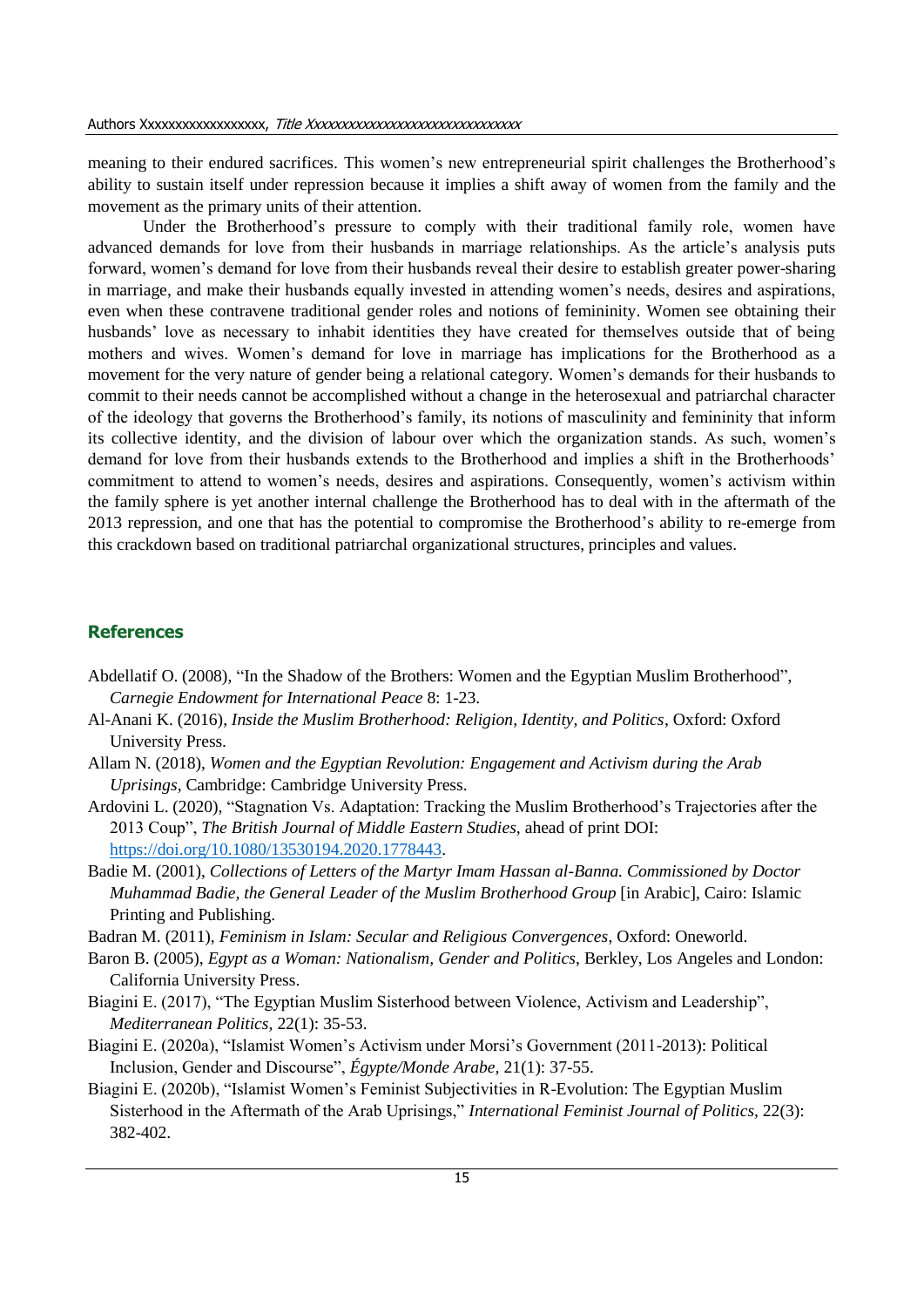- Biagini E. and P. Rivetti (2020), "State Repression and Activist Organizing in Informal Spaces: Comparing Feminist Movements in Egypt and Iran", *MENA Politics Newsletter,* 3(2): 31-36.
- Blaydes L. and S. El-Tarouty (2009), "Women's Electoral Participation in Egypt: The Implications of Gender for Voter Recruitment and Mobilization", *The Middle East Journal,* 63(3): 364-380.
- Clark J. (2004a), *Islam, Charity and Activism. Middle-Class Networks and Social Welfare in Egypt, Jordan and Yemen*, Indiana: Indiana University Press.
- Clark J. (2004b), "Islamist Women in Yemen. Informal Nodes of Activism", in Q. Wiktorowicz (Ed.) *Islamic Activism: A Social Movement Theory Approach*, Indiana: Indiana University Press.
- Cook M. (2001), *Women Claim Islam: Creating Islamic Feminism through Literature*, New York and London: Routledge.
- Dalmasso E. and F. Cavatorta (2014), "Islamist Women's Leadership in Morocco", in K. Celis and S. Childs (Eds.), *Gender, Conservatism and Political Representation*, United Kingdom: ECPR Press.
- El-Ghobashy M. (2005), "The Metamorphosis of the Egyptian Muslim Brothers," *International Journal of Middle East Studies,* 37(3): 373-395.
- El-Tohamy A. (2016), *Youth Activism in Egypt: Islamism, Political Protest and Revolution*, London and New York: IB Tauris.
- Federici S. (2004), *Caliban and the Witch. Women, the Body and Primitive Accumulation*, Brooklyn: Autonomedia.
- Federici S. (2011), "On Affective Labor", in M. A. Peters and E. Bulut (Eds.), *Cognitive Capitalism, Education and Digital Labor*, New York: Peter Lang.
- Fillieule O. (2010), "Some Elements of an Interactionist Approach to Political Disengagement", *Social Movement Studies,* 9(1): 1-15.
- Fortier C., A. Kreil and I. Maffi (2016), "The Trouble of Love in the Arab World: Romance, Marriage, and the Shaping of Intimate Lives", *Arab Studies Journal,* 24(2): 96-101.
- Gershoni I. and J. P. Jankowski (1995), *Redefining the Egyptian Nation: 1930-1945*, Cambridge: Cambridge University Press.
- Goodwin J. and J. M. Jasper (2006), "Emotions and Social Movements", in J. E. Stets and J. H. Turner (Eds.), *Handbook of the Sociology of Emotions*, Boston: Springer.
- Goodwin J., J. M. Jasper and F. Polletta (2004), *Passionate Politics. Emotions and Social Movements*, Chicago: Chicago University Press.
- Hamdan M. (2019), "Every Sperm is Sacred": Palestinian Prisoners, Smuggled Semen, and Derrida's Prophecy", *International Journal of Middle East Studies,* 51(4): 525-545.
- Hochschild A. R. (1983), *The Managed Hearth: Commercialization of Human Feeling*, Berkley: University of California Press.
- Hochschild A. R. (1989), "The Economy of Gratitude" in D. D. Franks and E. D. McCarthy (Eds.), *The Sociology of Emotions. Original Essays and Research Papers*, Greenwich, CT: JAI Press.
- Hurwitz H. M. and Taylor V. (2012), "Women's Cultures and Social Movements in Global Contexts", *Sociology Compass,* 6(10): 808-822.
- Inge A. (2017), *The Making of a Salafi Muslim Woman. Paths to Conversion*, Oxford: Oxford University Press.
- Joseph S. (1994), "Brother/Sister Relationships: Connectivity, Love and Power in the Reproduction of Arab Patriarchy in Lebanon", *American Ethnologist,* 21(1): 50-73.
- Jumet K. D. (2017), *Contesting the Repressive State: Why Ordinary Egyptians Protested During the Arab Spring*, Oxford: Oxford University Press.
- Kandil H. (2015), *Inside the Brotherhood*, Oxford: Polity Press.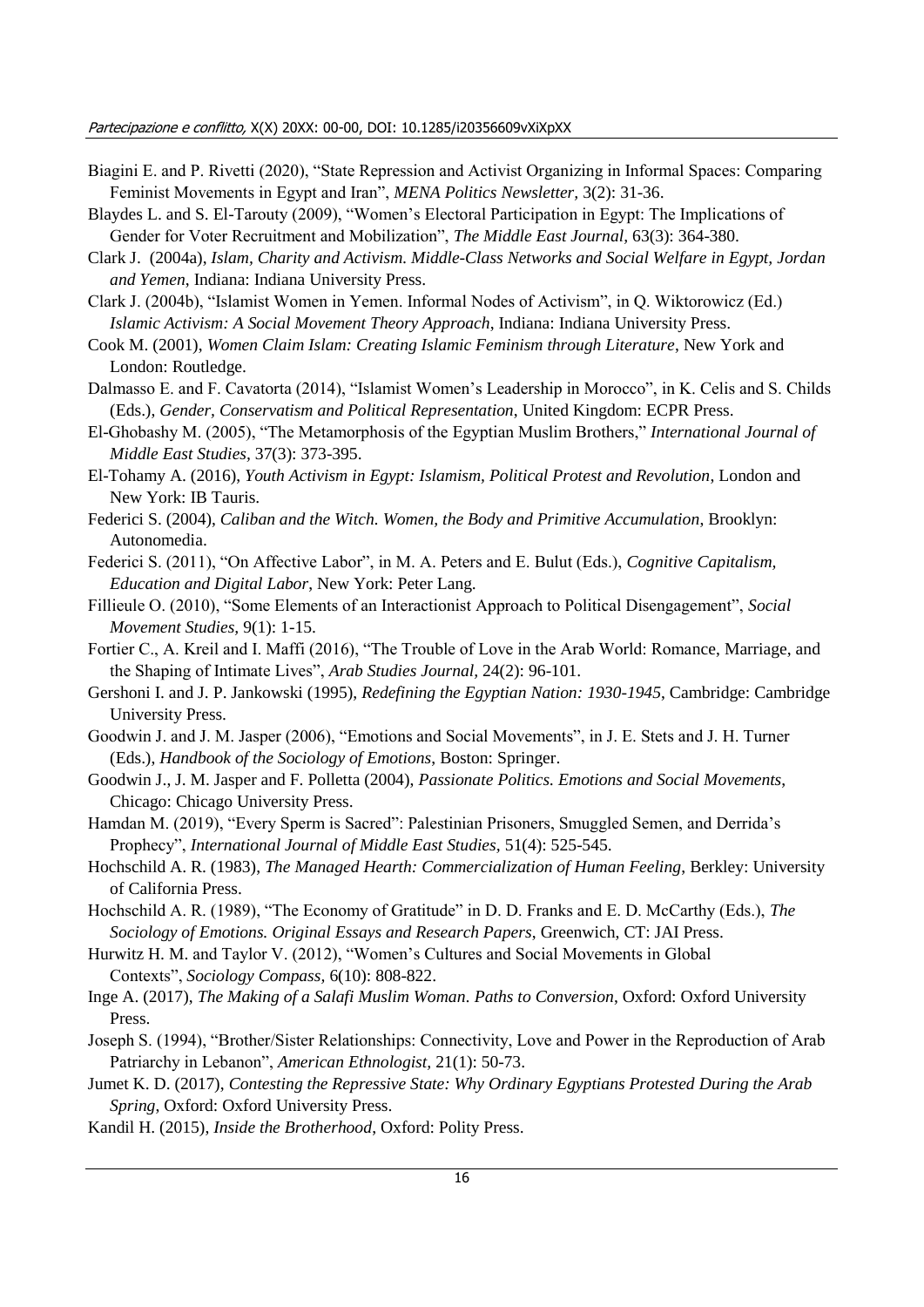Authors Xxxxxxxxxxxxxxxxxx, Title Xxxxxxxxxxxxxxxxxxxxxxxxxxxxxxx

Karam A. M. (1998), *Women, Islamist and the State. Contemporary Feminism in Egypt*, UK: MacMillan.

- Kim H. (2002), "Shame, Anger, and Love in Collective Action: Emotional Consequences of Suicide Protest in South Korea, 1991", *Mobilization: An International Journal,* 7(2): 159-176.
- Mahmood S. (2012) [2005], *Politics of Piety: The Islamic Revival and the Feminist Subject*, Princeton and Oxford: Princeton University Press.
- Matthies-Boon V. (2017), "Shattered Worlds: Political Trauma Amongst Activists in Post-Revolutionary Egypt", *The Journal of North African Studies*, 22(4): 620-644.
- McClintock A. (1993), "Family Feuds: Gender, Nationalism and the Family", *Feminist Review*, 44: 61-80.
- McLarney E. A. (2015), *Soft Force. Women in Egypt's Islamic Awakening*, Princeton and Oxford: Princeton University Press.
- Menshawy M. (2020), *Leaving the Brotherhood. Self, Society and the State*, London: Palgrave MacMillan.
- Ozyegin G. (2015), *New Desires, New Selves. Sex, Love and Piety among Turkish Youth*, New York and London: New York University Press.
- Pahwa S. (2019), "Mobilizing Emotions and Remaking Communities: Emotions Work as Islamic Activism in Egypt and Morocco", *Conference Paper Presented at the Middle East Studies Association Conference*, US: New Orleans, 17 November.
- Pearlman W. (2013), "Emotions and the Microfoundations of the Arab Uprisings", *Perspectives on Politics,* 11(2): 387-409.
- Rivetti P. (2020), *Political Participation in Iran from Khatami to the Green Movement*, Palgrave: MacMillan.
- Rosaldo M. Z. and L. Lamphere (Eds.) (1974), *Women, Culture and Society*, Stanford: Stanford University Press.
- Saktanber A. (2002), *Living Islam: Women, Religion, and the Politicization of Culture in Turkey*, London: IB Tauris.
- Smith N. J. (2020), *Capitalism's Sexual History*, Oxford: Oxford University Press.
- Tammam H. (2011), "The Salafization of the Muslim Brothers", *Marased,* 1: 1-54.
- Thagaard T. (1997), "Gender, Power, and Love: A Study of Interaction between Spouses", *Acta Sociologica*, 40(4):357-376.
- Vannetzel M. (2014), "Affection, Désaffection et Défection chez Deux Jeunes Frères Musulmans en Égypte", *Critique Internationale,* 65: 127-147.
- Vickers J. (2006), "Bringing Nations In: Some Methodological and Conceptual Issues in Connecting Feminisms with Nationhood and Nationalisms", *International Feminist Journal of Politics*, 8(1): 84–109.
- Wedeen L. (2019), *Authoritarian Apprehensions. Ideology, Judgement, and Mourning in Syria*, Chicago and London: The University of Chicago Press.
- Wickham C. R. (2004), *Mobilizing Islam. Religion, Activism, and Political Change in Egypt*, New York: Columbia University Press.
- Willy V. J. (2021), *The Fourth Ordeal. A History of the Muslim Brotherhood in Egypt, 1968-2018*, Cambridge: Cambridge University Press.
- Yuval-Davis N. (2008) [1997], *Gender and Nation*, London: Sage.
- Zollner B. (2007), "Prison Talks: The Muslim Brotherhood's Internal Struggle during Gamal Abdel Nasser's Persecution, 1954 to 1971", *International Journal of Middle East Studies*, 39(3): 441-433.